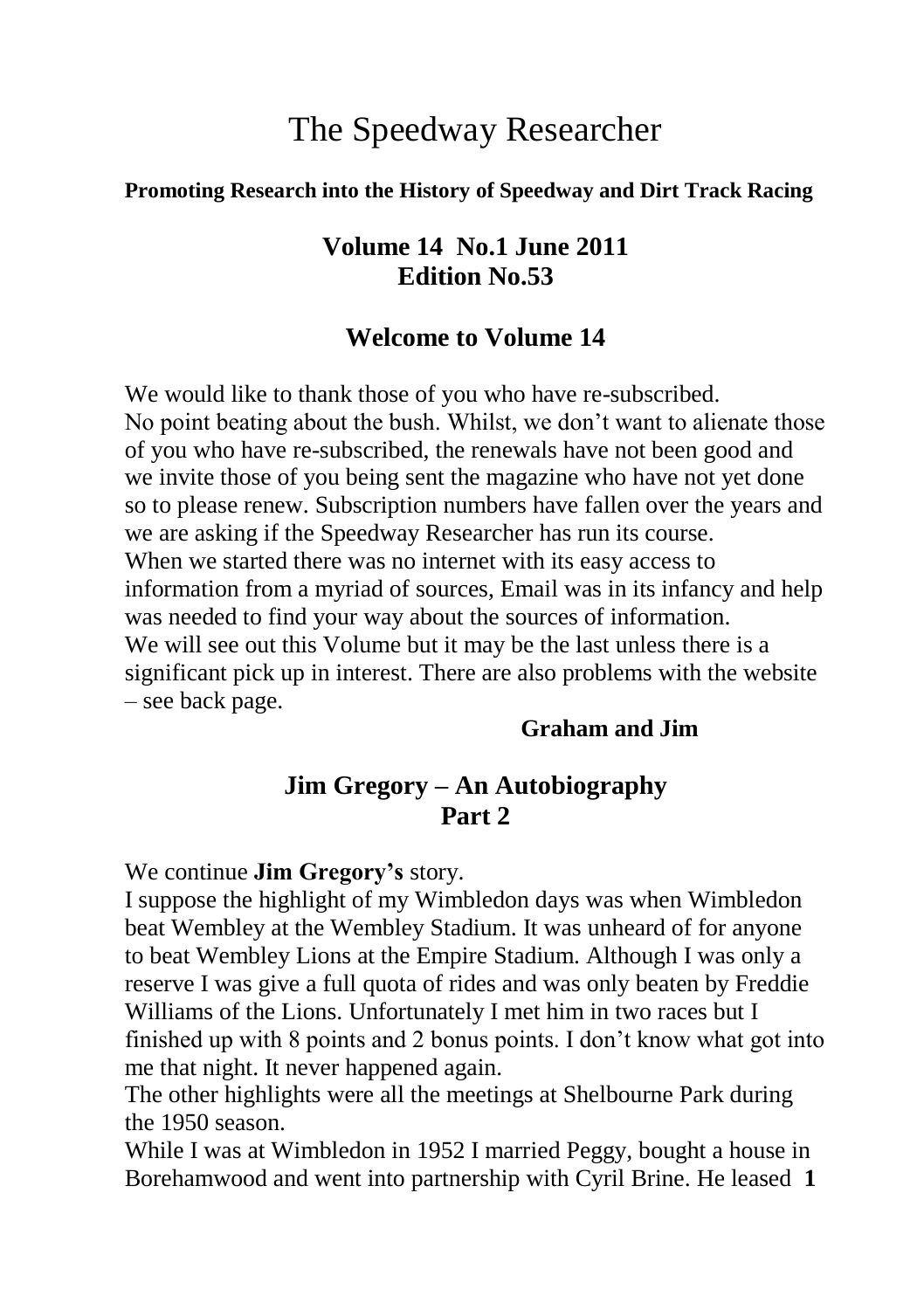a small shoe shop for his wife to run but it had not been very successful so he turned it into a cycle shop and I joined him to help run it. After a while we branched out into motorcycles and took over the shop next door. Later on we took over a large do-it-yourself store and really expanded selling cycles. Motorcycles and even some cars. The main problem we had was lack of capital. We were always short of cash and, as company secretary, I had to face the bank manager whenever we exceeded our overdraft limit. This was a very traumatic period. However, back to speedway.

Ronnie Greene decide that I would benefit from a spell in a lower division and arranged for a transfer for me to Oxford. The Second Division Cheetahs paid the princely sum of £500. There were many in the Oxford crowd who thought £500 was far too much for a First Division failure. After a few weeks at oxford I proved them wrong. With Oxford I had 3 seasons and top scored at most of the meetings, although Oxford seemed to go from bad to worse which made my performances seem even better.

One of the highlights was riding in one of the Continental Rounds of the World Championship staged in Sweden which involved a flight from Northolt to Oslo where I was put on a train for Falkopin. I won three races and took the Swedes by surprise. They made quite sure I didn't win the last one. Still I qualified for the next round of the Championship.

Another highlight was gaining a maximum score at Exeter, the only visiting rider to do so that season. This included beating Goog Hoskin who was practically unbeaten around Exeter which I always considered to be a smashing high speed track.

Unfortunately my professional speedway career all came to a crashing halt at Birmingham in 1954 when I hit somebody's back wheel in Midland Riders' Championship early in July. I landed on my head and was taken to hospital suffering from concussion. Whilst i was released later that day I was not too well. I went back to riding shortly afterwards but I went back too soon and couldn't ride at all well.

I had been made captain of the Cheetahs shortly before the accident but I was out of the team after a week, so I decided to retire. I do feel that the Oxford management could have more to help me recover my lost form, especially as I had done so much for the team since I had joined **2** them.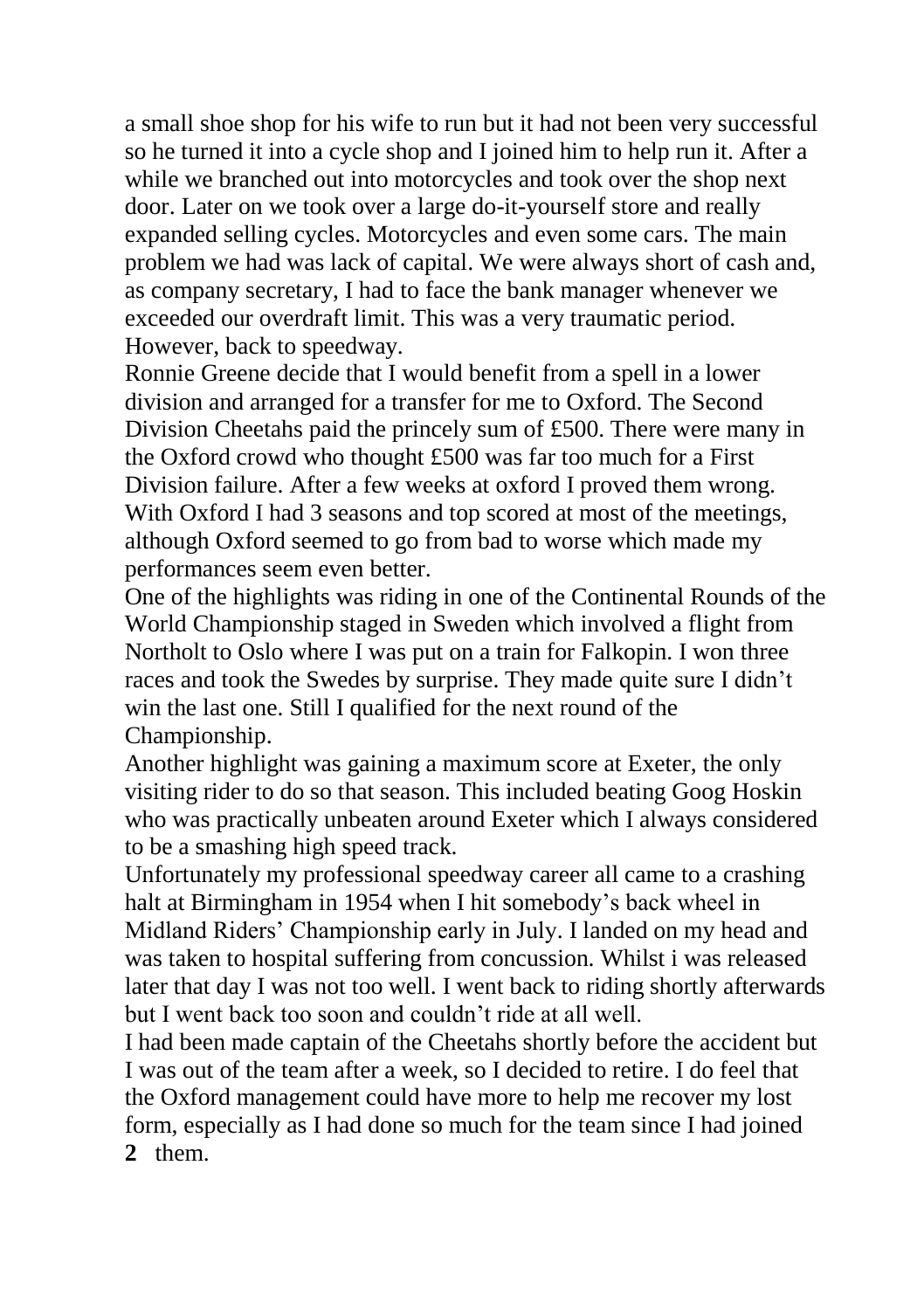However, I didn't feel too bad about it as the Cyril Brine & Co. Ltd shop was very busy and it took up a great deal of my time.

Little did I realise that great changes were coming, but that is another story. The lack of capital was coming acute and one day somebody (a Financier) approached us with a scheme to help us out. We were to buy the freehold of our premises together with the premises next door which was a market arcade. The Financier would put up the money and lease the shop back to us and give us a large sum of money for doing the deal. This we did, but instead of investing the money in the business we decided to split the money between the four Directors which was a very unwise decision. However, we carried on the business and I offered to buy out the other Directors. A counter bid from Cyril Brine was the outcome and, after reluctantly agreeing, I left the firm and had to cast around for another job.

About this time I had purchased a building plot in Welwyn with a view to build a bungalow from a book of plans I had purchased, I managed to get a job at Godfrey Davies Ltd (A main Ford Agent) in Welwyn which was quite convenient. I managed to sell my house in Borehamwood in the nick of time as it turned out.

Apart from spell with another car dealer, H.A.Saunders in Radlett, I spent the bulk of the time I quit professional speedway with Godfrey Davies before I took early retirement in 1989.

It was during my time at H.A.Saunders that I was introduced to Vintage Hill Climbs and this lead to me purchasing a Grass Track Rudge. In turn I was introduced to the Vintage Motor Cycle Club by Malcolm Webb and I was back in the bike scene again.

Other machines came my way but the real turning point came when I purchased a Douglas Dirt Track machine from a relative of the original dirt track rider of 1928.

Subsequently I accumulated quite a number of Rudge and Douglas machines aet several people on the road to success in Vinatge Speedway and Grass Track. Whether their wives thank me for this is not certain.

A few years later a chap called John Stallworthy phoned to ask if I would be interested in riding a vintage speedway bike at the British Motorcycle Federation Rally in Peterborough. This must have been about 1980 and that was the start of my vintage speedway career for the next 30 years. I managed to combine this with my day job until I took early retirement in 1989 at the age of 63. **3**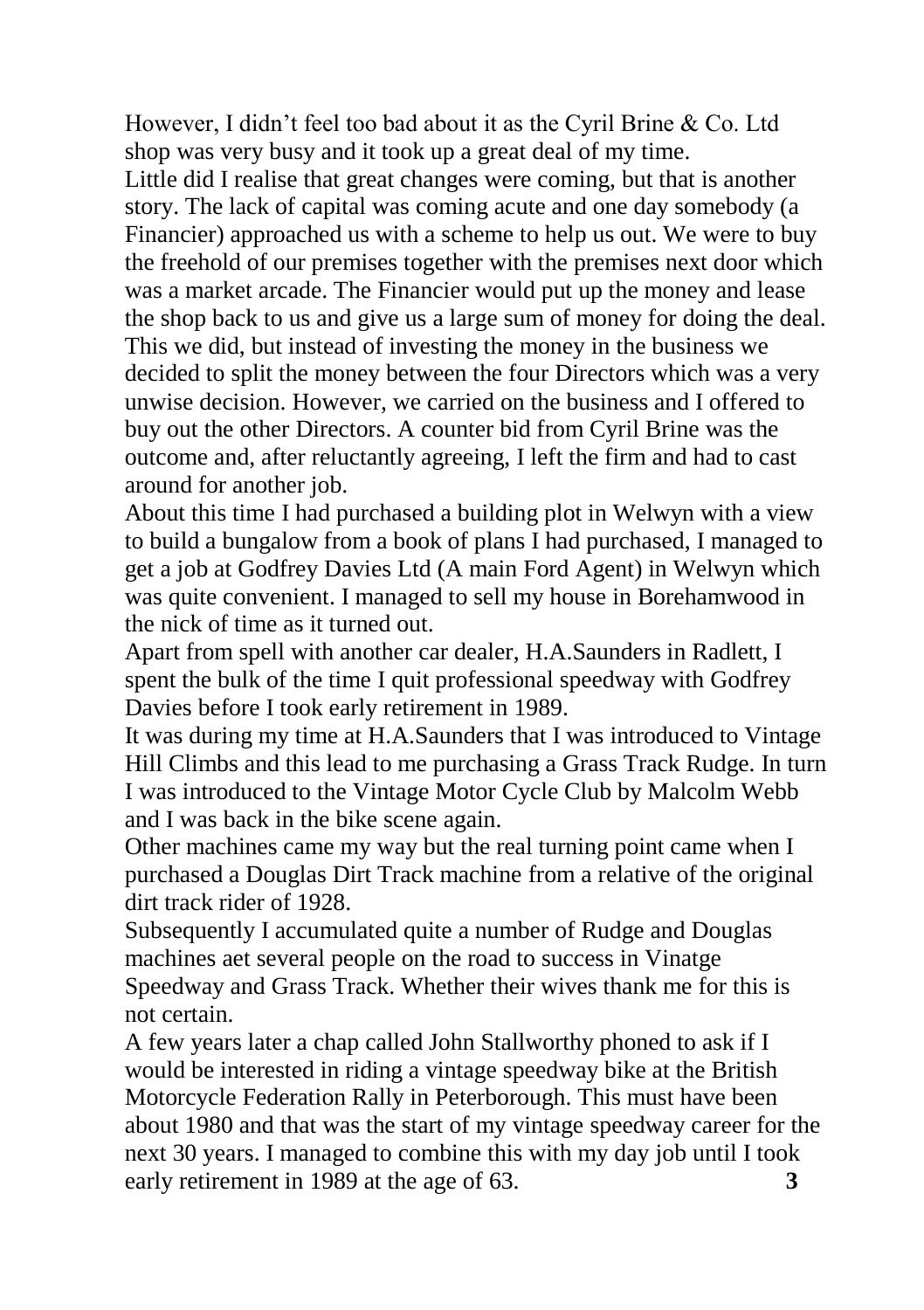I particularly enjoyed my vintage speedway days, especially the trips to Edinburgh, Glasgow, Linlithgow, Berwick, St Austell and Exeter to name but a few. I miss these outings but, on balance, all in all, I think I have had a very good innings.

## **Radio Pioneer**

Trawling, somewhat unproductively, through the Daily Sketch for 1930 I can across an item about Dirt Track racing on the radio. The BBC announced that when would record some of a meeting at Wembley on Thursday  $15<sup>th</sup>$  May and that the edited highlights, together with an interview with Johnnie Hoskins would be broadcast UK wide on a programme called Diversions Hour that evening.

The regular meeting programme was supplemented by a Novel Match Race featuring Miss Billie Smith and Miss Sunny Somerset (AKA Vera Hole.)

Never one to miss a trick, Johnny took a full page spread in the Speedway News proclaiming the event as Broadcast Night. **Jim Henry**

## **Scottish Match Race Championship 1949 - 1969**

**Colin Jewes [cjewes@hotmail.co.uk](mailto:cjewes@hotmail.co.uk)** has penned this article which sets out just what he knows and the gaps in the information he is seeking to fill.

1949 - 1953

Le Breton, Young, Miller: these 3 men dominated the Scottish Match Race Championship (S.MRC) after the war until its demise mid-1953 when the then holder Tommy Miller could be found no more worthy challengers, having been unbeaten since Jack Young moved South. The SMRC ran in parallel with the National League, Division Two Match Race Championship which Miller had likewise called his own having defeated the Monarch immediately prior to his capture of the World Championship in Sept. 1951. For this British title, raced for monthly against nominated challengers, best of 3, home & away, the trophy was the MRC **Silver Helmet**, which complemented the Division One MRC **Golden Helmet**. (There was also a Division Three **Bronze 4 Helmet**.)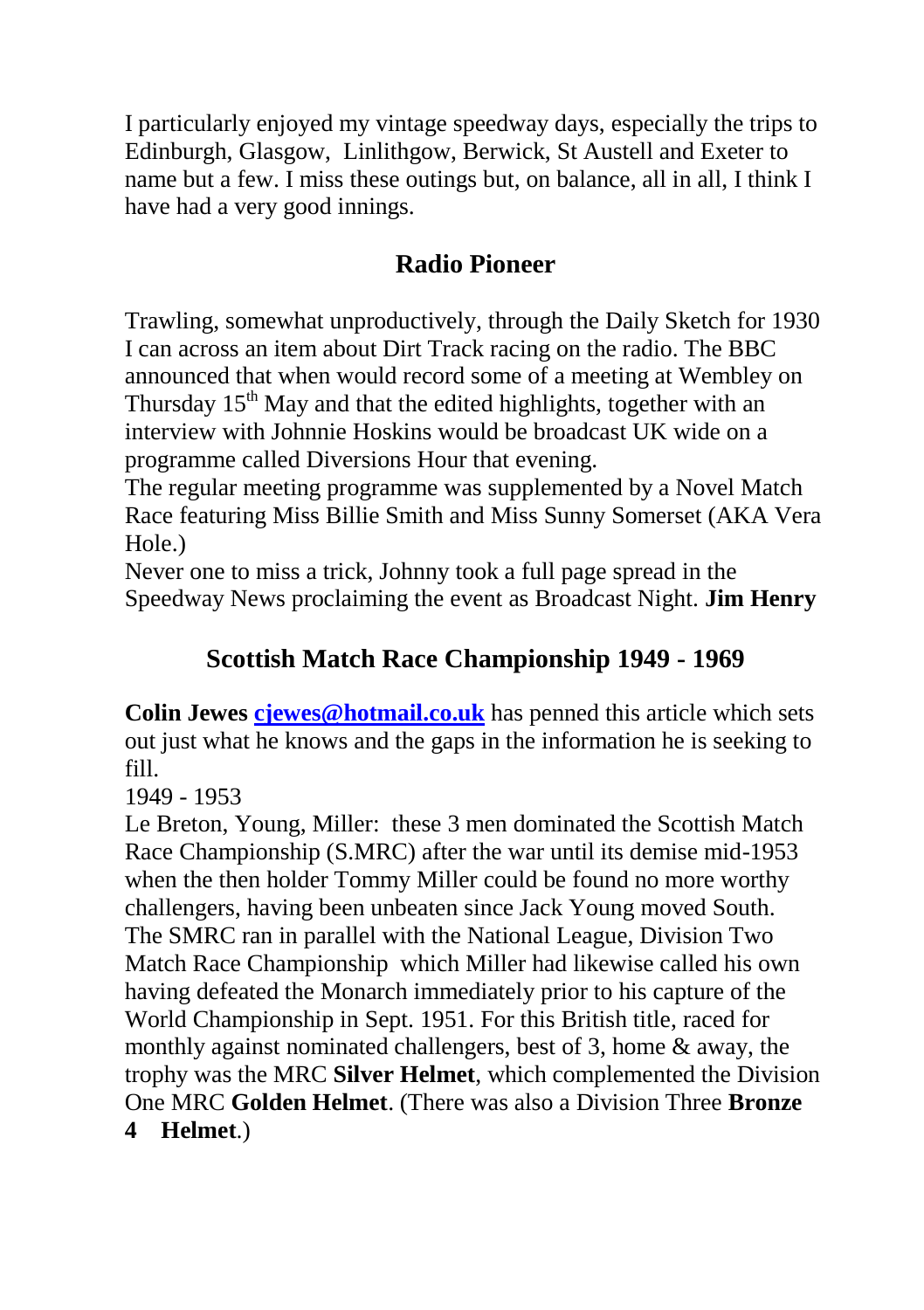So with Gold, Silver and Bronze accounted for, - all holders, challengers and results can be seen at

<http://speedwaychampions.com/BritishMatchRaceChmpshp.aspx> - ,

**What was the actual trophy for the S.MRC holder during this** 

**period ?** (A helmet? a cup? or what ? - A photo of Miller, Young or le Breton receiving the award might provide the answer.) 1964 – 1968

With the return of Tigers in 1964 (in the pirate Provincial Lge.

alongside Monarchs,) the S.MRC was resurrected, and it continued into the British Lge. era intermittently at least for the next 4 years. But information for this period is either vague or the competition was no frequent than twice a year, -? Known results are:

1964 July: C.Monk bt. D Templeton 2-0 @ Edinburgh; Aug: C.Monk bt. G.Hunter 2-1 @Edinburgh.

1965 May: C.Monk bt. G.Hunter 2-1 @Glasgow; June: G.Hunter bt. C.Monk 2-1 @Edinburgh.

1966 Aug: C.Monk bt. G.Hunter 2-0 @ Glg; Sept: B.Jansson bt. M.Mattingley 2-0 @ Edinburgh.

1967: No contests. (t.b.c.)

1968: (single races only): May: B.Persson bt. J.McMillan @Glasgow; Aug: O.Berg bt. B.Persson @ Glasgow; Sept: R.Eide bt. O.Berg @ Coatbridge.

**Were challengers nominated or were they the top scorer of the visiting team?**

**Were contests little more than twice a season?, or are more results known ? (especially for 1968.)**

**Why didn't Monk 'defend' in Sept '68**? (Injured perhaps?) (As with the earlier period,) W**hat was the Scottish Match Race Championship Trophy? - helmet? cup? or what?**

# **Can You Help?**

**Jim Gregory** is looking for second half details from his days at Oxford 1952 – 1954. There is a lot of this information on The Speedway Researcher web site but there are a few needs. If you think you can help, please have look on the site for the needs, and, if you can pass any additional bits to Jim Henry, he'll add to the site and make them available to everyone. **5**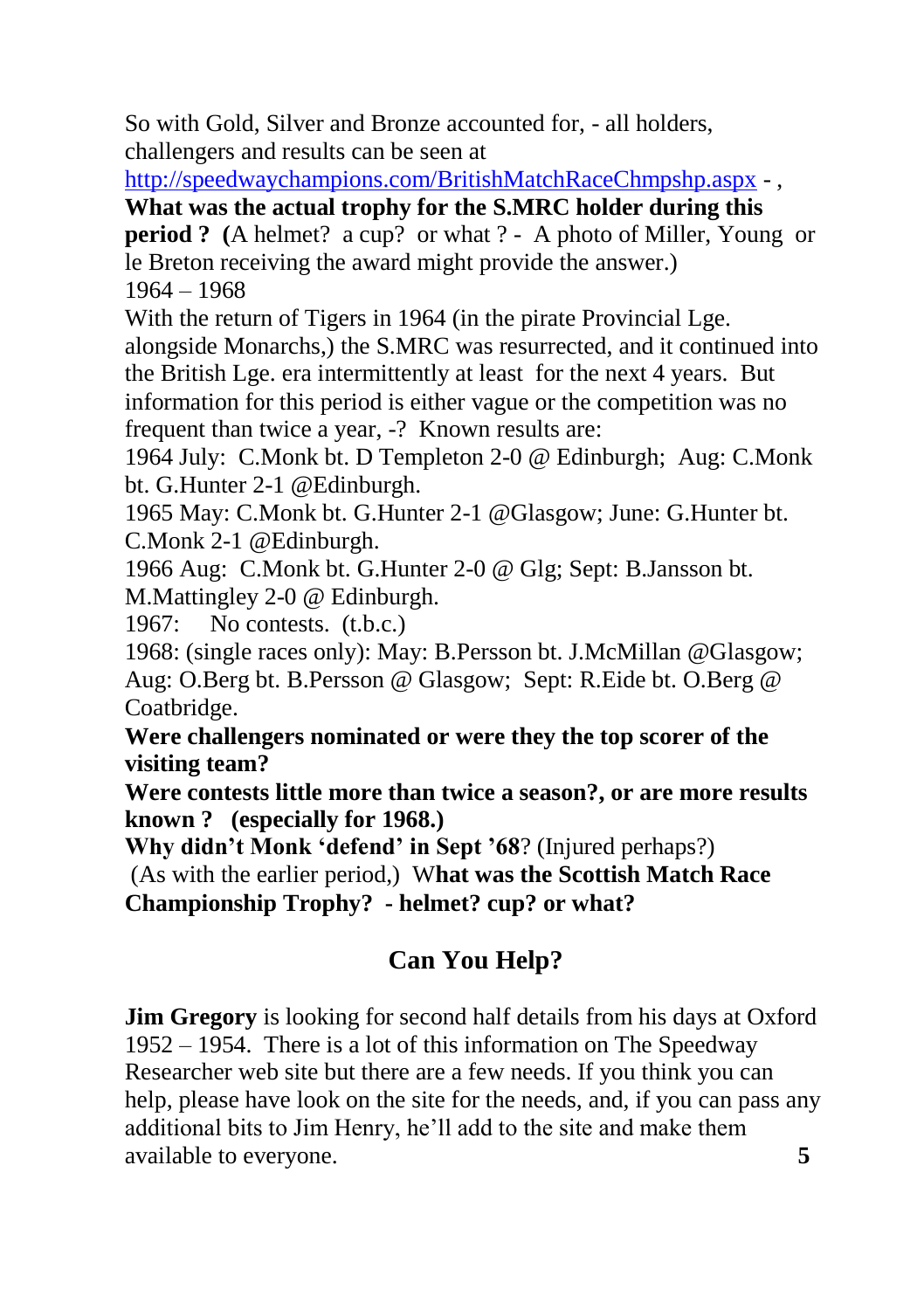OXFORD 1952 Needs - 10<sup>th</sup> April 1952 v Leicester Times; 17<sup>th</sup> April v Stoke Meeting Details: 1st May v Glasgow SH; 8th May v Lanarkshire Eagles SH;  $15^{th}$  May v Liverpool SH;  $22^{nd}$  May v Poole SHT  $2^{nd}$  Men;  $19<sup>th</sup>$  June v Poole SH; 26th June v Edinburgh SH; 24<sup>th</sup> July v Leicester SH;  $31<sup>st</sup>$  July v Ashfield SH;  $7<sup>th</sup>$  August v Edinburgh SH; 14th August v Lanarkshire Eagles SH;  $28<sup>th</sup>$  August v Ashfield SH;  $17<sup>th</sup>$  September v Poole SH; 25th September v Glasgow SH; 2nd October v Stoke SH. Oxford 1953 Needs - 9<sup>th</sup> April V Filbyterna SHT2ndmen; 16<sup>th</sup> April v Rayleigh SH;  $23<sup>rd</sup>$  April v Plymouth SH;  $14<sup>th</sup>$  May v Rayleigh SH;

21<sup>st</sup> May v Wolverhampton SH; 04/06/53 MIDLAND RIDERS CH Q R Meeting Details;  $25/06/53$  v PLYMOUTH Meeting Details;

9<sup>th</sup> July Coronation Best Pairs Tournament SH; 30<sup>th</sup> July 1953 v Plymouth Times +SH; 6<sup>th</sup> August v Rayleigh SH Times; 27<sup>th</sup> August v St Austell SH;  $10^{th}$  September v Ipswich SH;  $23^{rd}$  September v Birmingham SH

Oxford 1954 Needs - 16<sup>th</sup> April v Exeter SH; 13th May 1954 v Plymouth Ht Times + SH;  $10^{th}$  June v Bristol SH;  $8^{th}$  July v Ipswich SH;  $19<sup>th</sup>$  August v Exeter THt14 + SH;  $26<sup>th</sup>$  August v Bristol SH; 9<sup>th</sup> September v Rayleigh SH; 23<sup>rd</sup> September v Poole SH

**Maurice Archard** is looking for Dagenham information. This is probably one for someone with access to Colindale as it is more than likely the events at home would have been covered.

**Vic Butcher** is hoping to hear from you if you have any details of Southampton matches home or away in the pre-war days. Vic also wonders if anyone has any idea how he might get details of the Southampton v Tamworth matches in Italy staged between  $9<sup>th</sup>$  &  $11<sup>th</sup>$ September 1947.

**Michael Gardner** is looking for details of Junior League fixtures. He is looking for results from Anglian Junior League 1982 & 1985; Central Junior League 1982 and Scottish Junior League 1982, 1983, 1984. **Roger Beaman** is looking for Cradley Heath Junior Matches 1963Away 17/8 Coventry. 1965 Home 3/7 Coventry, 28/8 Wolves, 2/10 Coventry. 1967 Home 2/9 Coventry. 1972 Home: Training School Matches: 25/3 Wolves, 1/4 Possibles 1 v Possibles 2, 24/4 Wolves, 12/6 Jephcott v Bragg, 30/8 Crewe, 9/9 Wolves; Away: 24/3 Wolves, 19/5 Wolves, 29/9 Wolves. 1973 Away 25/2 Wolves Cubs. 1974 Home: 20/4 Wolves. 1976 Home: 4/2 Training School, 14/2 Reg's Tigers, 21/2 Coventry, 28/2 Coventry, 5/6 Coventry, 4/10 King's Lynn; Away: 14/5 **6** Wolves, 27/6 King's Lynn. 1984 Away: 17/5 Wimbledon, 30/9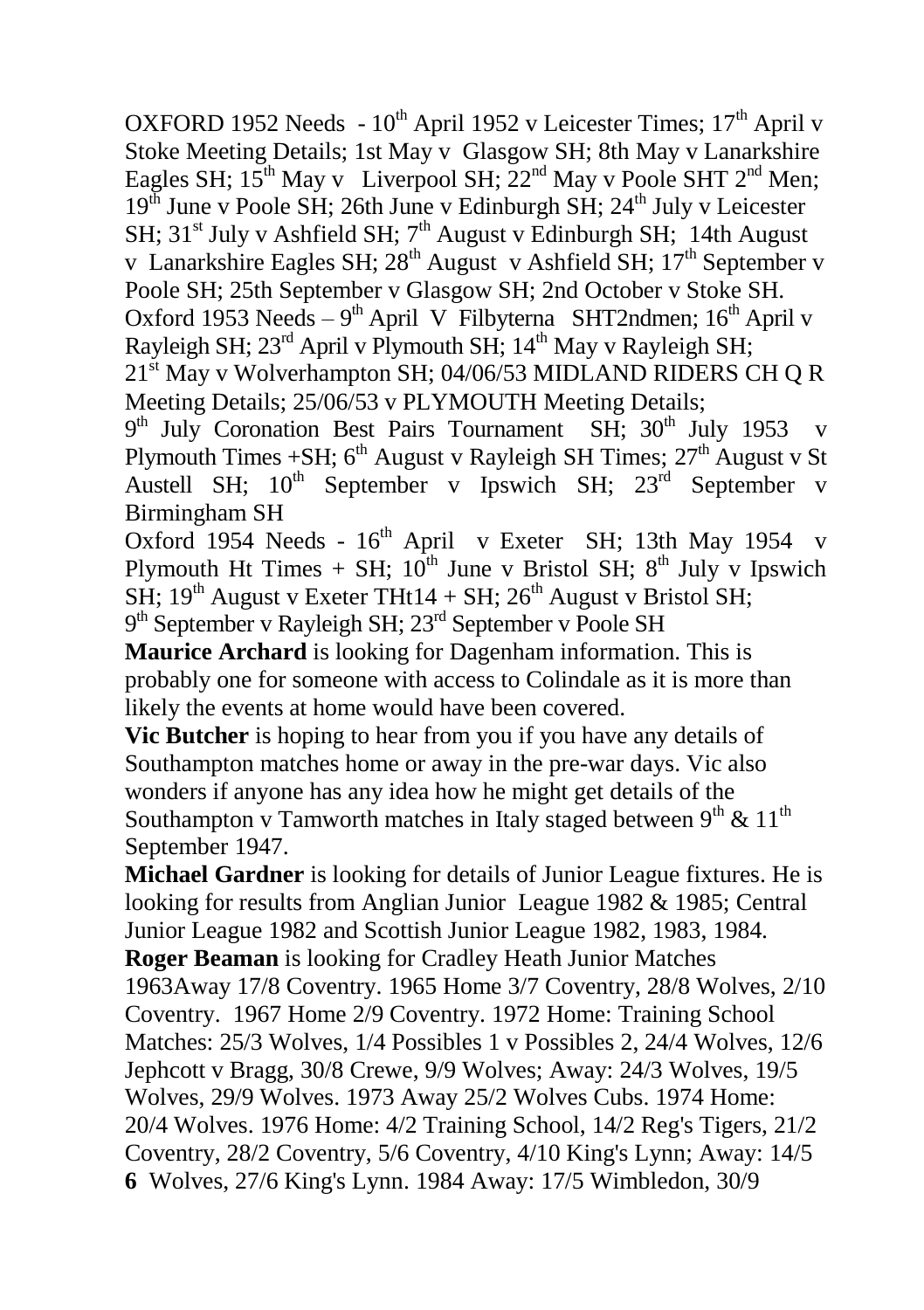King's Lynn, 25/10 Sheffield. 1985 Home: 6/5 Belle Vue. Away: 2/5 Sheffield, 18/5 Kings Lynn, 24/8 Halifax, 6/9 Birmingham, 27/9 Belle Vue, 4/10 Oxford, 10/10 Sheffield, 12/10 Kings Lynn. 1986 Home: 5/4 Sheffield, 5/7 Oxford, 18/10 Birmingham, 25/10 Best Pairs. Away:29/3 Belle Vue, 28/4 Reading, 3/5 Belle Vue, 11/6 Kings Lynn, 20/6 Oxford, 7/7 Reading, 8/7 Bradford, 13/7 Bradford, 24/7 Sheffield, 25/7 Oxford, 1/9 Wolves, 3/9 Coventry, 5/10 kings Lynn, 20/10 Wolves, 24/10 Oxford Best Pairs. 1987 Home: 27/6 Reading, 11/7 Bradford, 29/7 Sheffield, 31/8 Sheffield, 16/9 Ipswich ?. Away:3/4 Oxford, 17/4 King's Lynn, 9/5 Bradford, 22/5 Hackney, 25/5 Sheffield, 1/6 Reading, 17/8 Reading, 19/8 Oxford, 23/8 King's Lynn, 15/9 Bradford, 22/9 Coventry, 1/10 Sheffield, 12/10 Reading, 18/10 Bradford, 20/10 Coventry, 4/11 Ipswich. 1988 Home: 1/10 Ipswich, 29/10 Coventry. Away: 28/3 Reading, 9/4 Bradford, 21/4 Sheffield, 6/5 Belle Vue, 26/5 Oxford, 12/6 Eastbourne u21 champs, 19/6 Kings Lynn, 26/6 Eastbourne, 21/7 Ipswich, 9/8 Bradford, 13/8 Kings Lynn, 18/8 Sheffield, 22/8 Reading, 26/8 Belle Vue, 17/10 Reading, 26/10 Reading. 1989 Home: 21/10 Reading. Away: 31/3 Belle Vue, 8/4 Bradford, 24/4 Wolves, 22/5 Reading, 17/6 Kings Lynn, 9/7 Eastbourne, 22/7 Bradford, 24/7 Wolves, 31/7 Reading, 15/9 Oxford, 29/9 Belle Vue, 2/10 Wolves, 23/10 Wolves. 1990 Home: 11/7 Bradford, 4/8 A team v B team, Away: 30/3 Oxford, 14/4 Bradford, 16/4 Coventry, 2/5 Coventry, 14/5 Reading, 25/5 Oxford, 6/7 Belle Vue, 9/7 Reading, 14/7 Bradford, 6/9 Bradford, 7/9 Belle Vue, 4/10 Bradford, 11/10 Kings Lynn, 17/10 Bradford. 1991 Home: 20/3 Swindon. Away: 19/9 Sheffield. 1992 Away: 2/5 Bradford, 21/8 Belle Vue, 22/8 Bradford, 24/8 Arena Essex, 31/8 Wolves. 1993 Home: 18/9 Wolves. Away: 20/9 Reading. **Stuart Stait-Aris** is looking for details of Coventry's Southern league meetings, mainly the away matches, for 1929. If possible he would like scans of any pre-war Coventry meetings / match programmes to record the events in programme format.

**Eric Watson** is looking for race jackets which were made for special events.

### **Coventry's Refusal of League Membership - 1931**

**Stuart Stait-Aris** recalls a time when Coventry, (Brandon) and the authorities did not see eye to eye. January 1931 – Brandon Speedway Big Plans **7**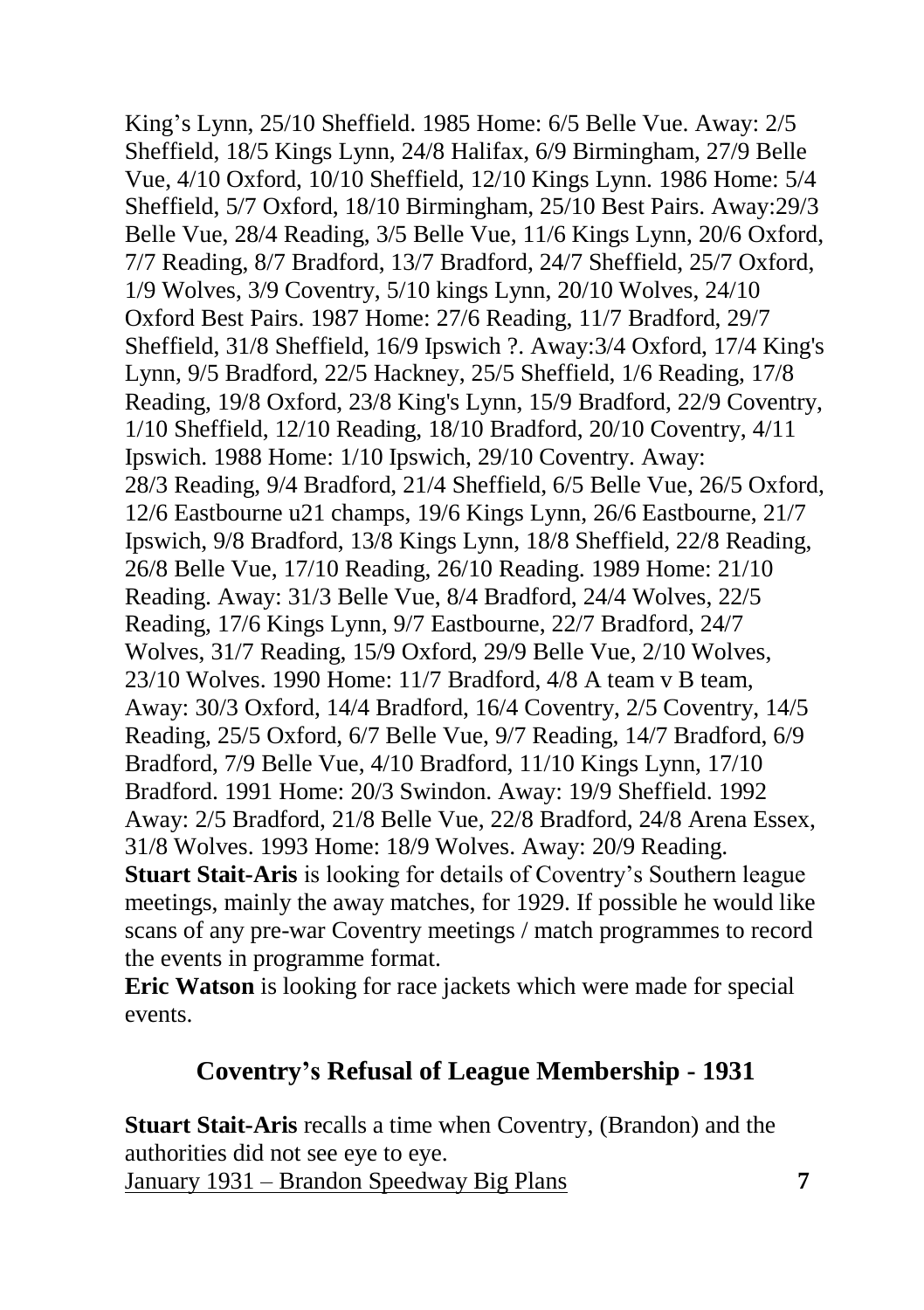As a result of ongoing winter negotiations the Brandon operation of Motordromes Ltd confirmed that Brandon supporters would be ensured a series of high quality events throughout the spring and summer of 1931. The planned opening date was to be the beginning of April subject to weather conditions.

The discussions over contracts for the 1931 season had already begun with; Jack Parker, Norman Parker, Wilmot Evans, Tom Farndon, Lew Lancaster, John Deeley, George Allbrook and Arthur Tims. Thus the Brandon supporters were to be assured of a first class team to follow. The 1930 season had seen a number of matches already lost before a really sound team had been got together. Once the settled side had been achieved the Coventry team had then lost very few meetings. With the proposed team it was anticipated that the Coventry side would be up amongst the leaders right from the start of the season. The main difficulty they could foresee was who to initially leave out of the six rider team.

The contracts to be handed to the riders included the condition that they must each possess two machines in good running order to rule out lost points due to mechanical failures.

The Brandon Riders Club

The Brandon Riders Club was still going strong in the close season. At this stage of development only 14 more amateur riders were required for the club to complete its maximum compliment of members. The Brandon management were supporting the venture as it was the likely source of new developing riders for the Coventry team.

The Brandon Financial Aspect

Mr S.T. Glanfield the managing director of Motodromes Ltd confirmed that the Brandon operation had made a small loss during the 1930 season.

He stated that the main reason was due to the very heavy initial expenses incurred in setting up the track and the fact that a good deal of capital expenditure was wiped off.

Mr Glanfield expected the 1931 season if as good as anticipated would result in the track becoming a thoroughly sound and established business proposition with an assured future.

At the track the plans were to gradually increase the Grandstand accommodation and a great deal of new terracing had also been

**8** constructed during the winter months.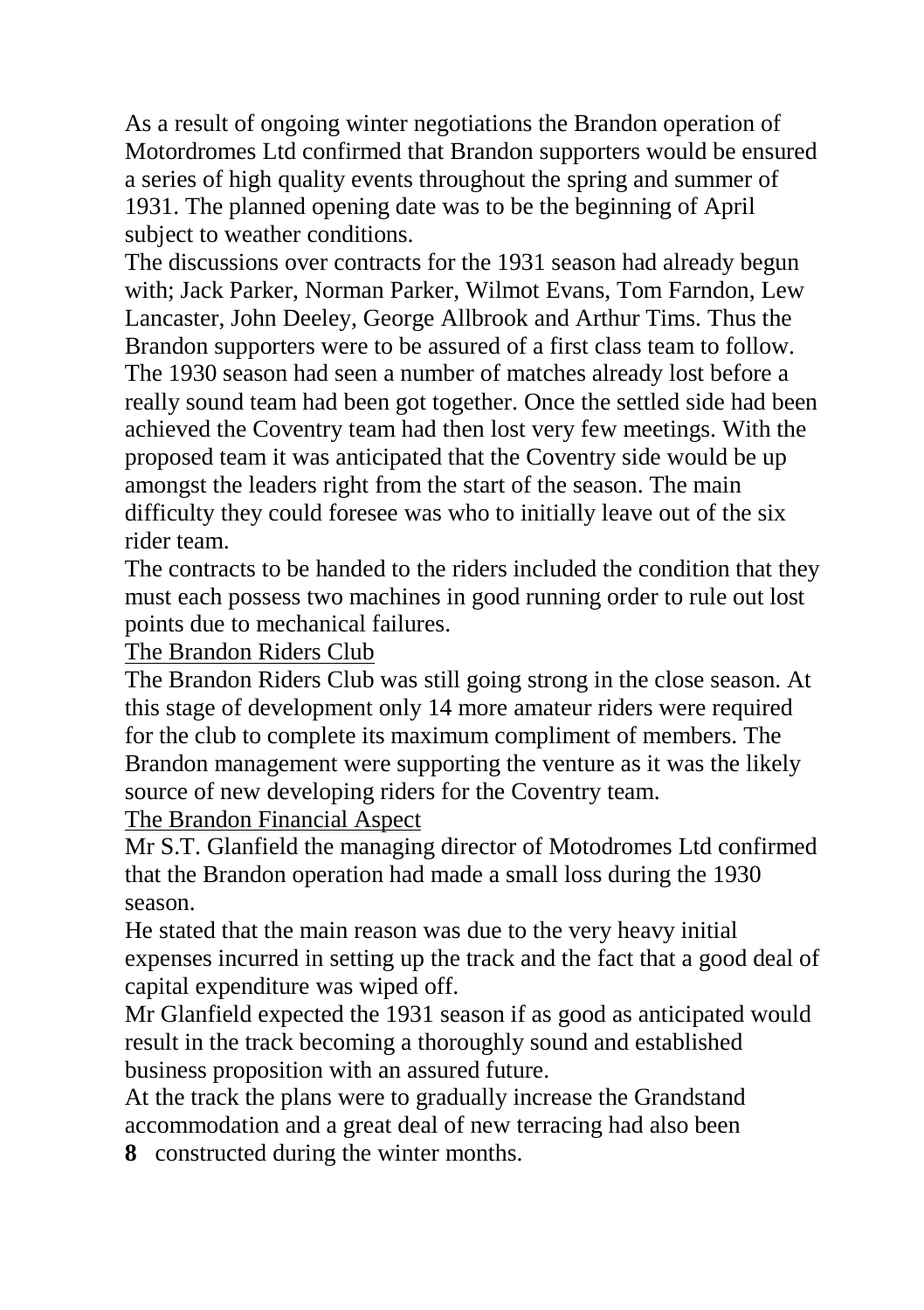Another proposal on the business side was to convert the owning company from a private concern into a public one. This was to give local sportsmen an opportunity of giving the track financial backing. January 27th 1931 – Rumours of no Speedway in Coventry

Early February saw rumours flying around that there would be no Speedway at either Brandon or Lythalls Lane in 1931.

Coventry Sporting Club Statement

There was a statement issued from the management of Coventry Sporting Club who controlled the Lythalls Lane Stadium. The secretary Eugene Fields on behalf of the management issued the following; "In view of the numerous enquiries being made respecting the possible resumption of Speedway racing at the Stadium, it appears desirable that an official statement should be made."

"After the harsh and unsportsmanlike treatment meted out to the management by the Northern Promoters Association last year the promoters of the Coventry Stadium have no intention of repeating their application for membership and will not themselves promote any Speedway racing at the stadium."

"The Speedway together with adequate facilities as approved and licensed by the A.C.U. is as it was when racing closed down last season, and the management will be prepared to consider any business proposition which may be put forward by any other responsible body of sportsmen for the use of the track for motor cycle racing."

"This means that the stadium management would be prepared to let the track for the purpose of Speedway racing throughout the season." No Speedway Rumours – Supporters Response

Early February still saw the question as to whether Coventry was to see Speedway racing in 1931. At present there was no sign of either Brandon or Lythalls Lane being reopened for business.

There were a number of factors cropping up for consideration the main one being as below;

 Was there sufficient enthusiasm for the sport locally to make the project successful if a body of sportsmen were to get together to finance one of the two closed down tracks?

The Midland Daily Telegraph columnist "Broadsider" received a letter from Mr Eric R Smith a well known figure in Midland Speedway circles wishing anyone interested in the sport to get in contact with him with a view to taking further action to save the sport in Coventry. That letter was as below: **9**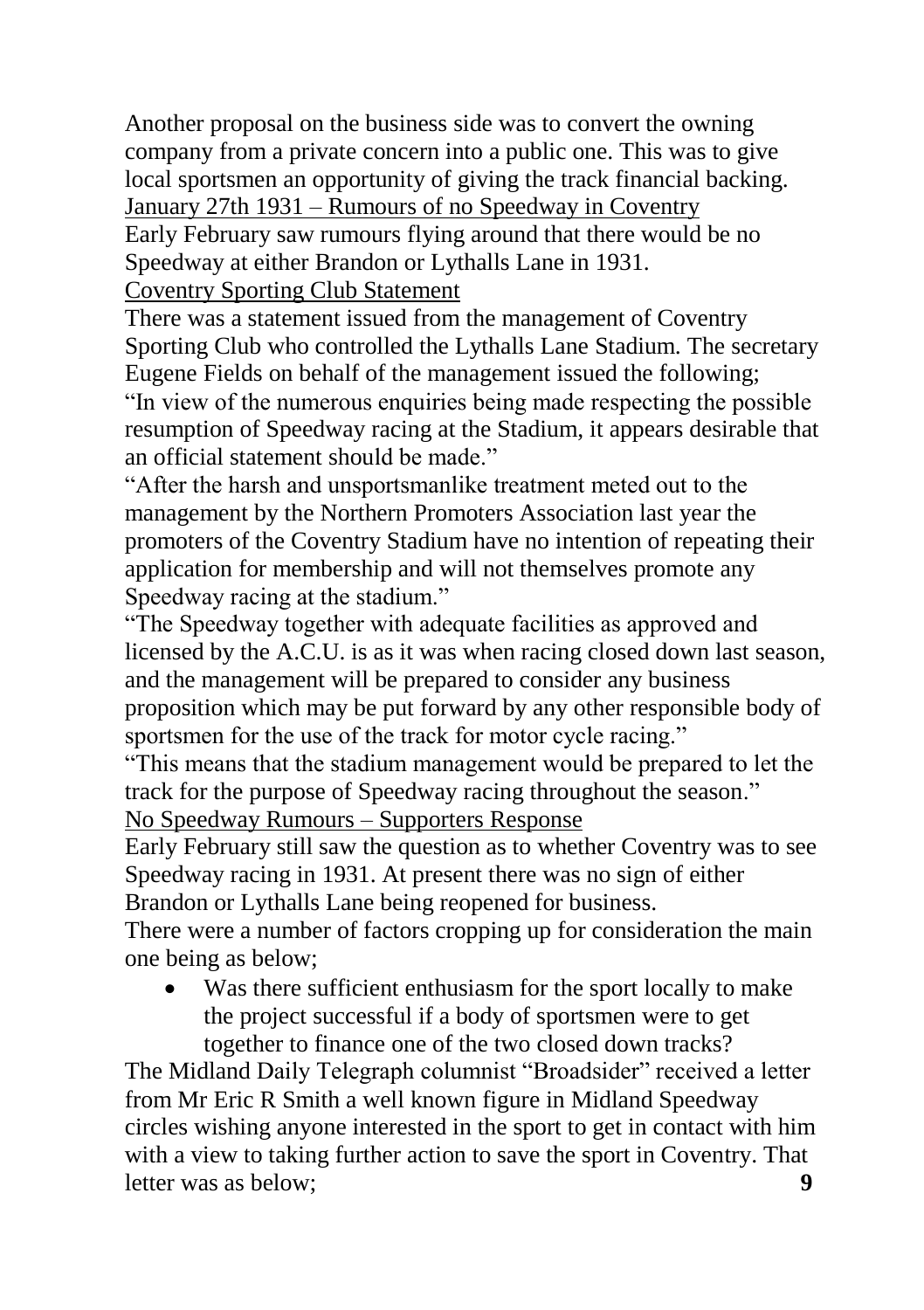"Dear Broadsider,"

"Your article in the January  $27<sup>th</sup>$  issue of the Midland Daily Telegraph has I am sure caused considerable comment amongst the Speedway fans of Coventry, and I myself read it with considerable interest. It does seem a shame that after the hold Speedway racing has in this district, it should be dropped altogether."

"There are two tracks both at present are idle and the season is nearly here, and no progress seems to have been made. Where oh where are the local sportsmen to let this fine sport perish! Surely there are some who would like to see the boys again on the cinders."

"I happened to be up at one of the tracks this morning. This track could be turned into a very successful Speedway, that is if only the public would give it their support, and if the promoters who would run it would guarantee good racing, and first class star riders who would actually appear when and as advertised."

"I fully realise that Brandon is "The track" but as it is so near to the time when most of the tracks are open and nothing is heard from the "Brandon people" well lets have the next best thing."

" In conclusion I again appeal to all the old supporters "Lets be hearing from you" and see what can be done for some cinder shifting again this season – Now's the time to act."

Yours Faithfully

Eric R Smith 100 Lower Ford St Coventry

February 19<sup>th</sup> 1931 - Coventry Supporters Club Hold a Meeting

Coventry Speedway Supporters Club despite there being little hope of reviving the sport locally still held a general meeting.

The meeting was held at the Kings Head hotel in Coventry and it was decided by an overwhelming majority to keep the Supporters club running. The Committee were asked to explore every means possible in the endeavour to arrange visits to other tracks.

The decision to carry on was made in the face of a resolution from Club chairman Mr H Cooper. He wanted for the time being for the club to suspend all activities unless it came to their knowledge that Speedway was to resume in or near to Coventry.

In the unlikely event of Speedway resuming the club Secretary was to keep the club books and the Treasurer was to bank the money the club had in hand. The treasurer Mr A Warrington confirmed this to be ten **10** guineas.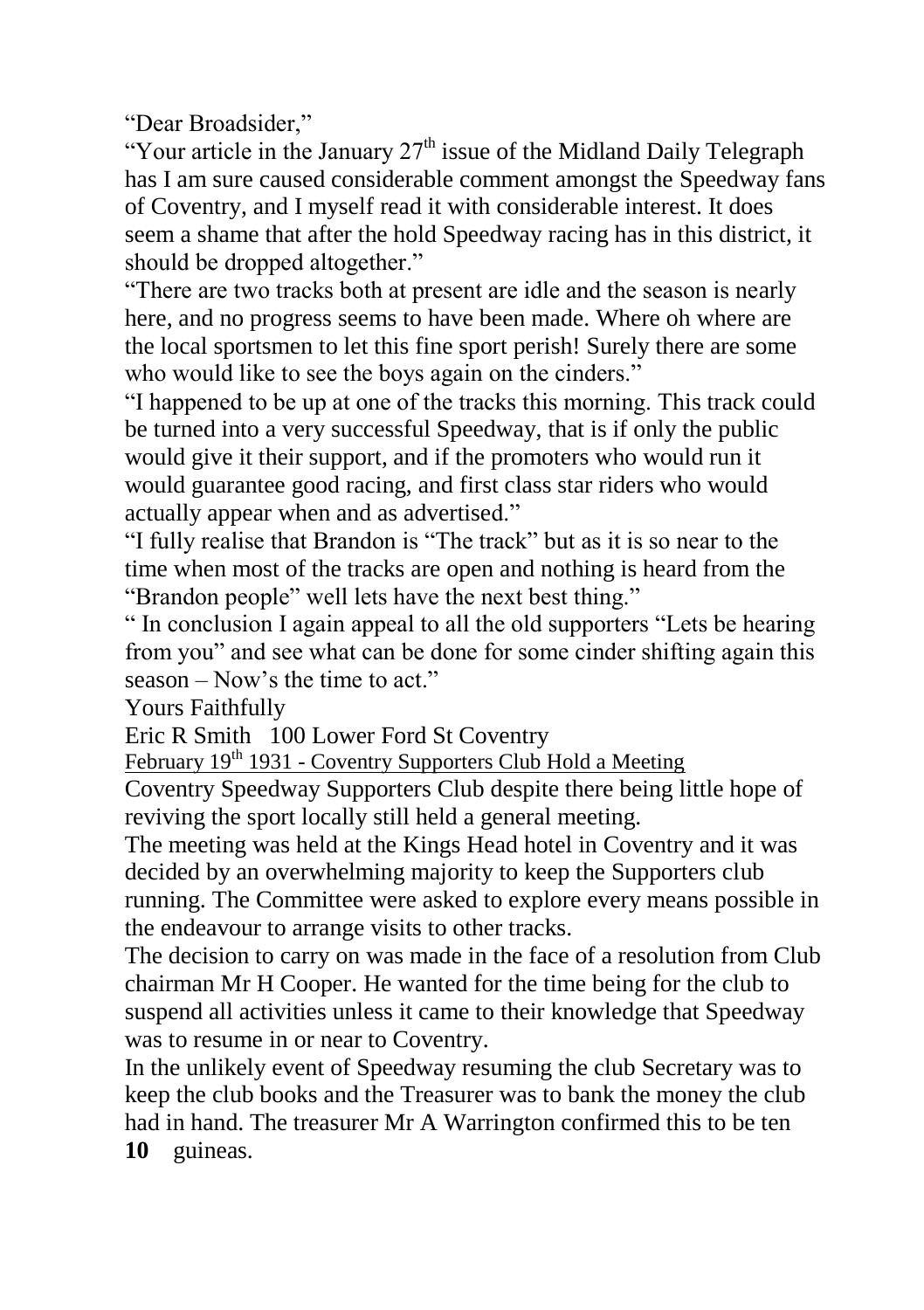Mr Cooper gave the supporters some idea of the activity that had been going on behind the scenes for a considerable period of time. Mr Cooper stated that he himself had been energetically involved in the endeavour to re-establish Speedway in Coventry.

Mr Cooper said that he hoped there were sufficient men in Coventry with a little capital and enough of the sporting instinct to have joined together and bought the Brandon speedway. He had found that there was a good deal of interest in Speedway racing in Coventry but that that interest died as soon as the subject of finance was mentioned. Everybody seemed prepared to pay to see the meetings but hardly anybody was prepared to put down a shilling or two to finance the concern.

When he found that this was the position Mr Cooper thought that it was his duty as Chairman of the Supporters Club to try and do something a little better. He went into the matter very thoroughly and had an excellent reception from the proprietors of the Midland Daily Telegraph who would have supported them in every way both as regards publicity and a trophy if he had been able to get things moving.

Inside twenty minutes when he called on the Manager of the Coventry Corporation Tramways he had gone a long way towards solving the transport problem which had been experienced in 1930.

In addition he had managed to gather around him about half a dozen enthusiastic people some of whom were prepared to put as much as £200 or £300 into the concern. He got from the liquidators of Messes Motordromes as much information as possible and as a result of further investigation he offered their debenture holders the sum of £1,200.00 if they would grant him an option on the Speedway until January  $31<sup>st</sup>$ . If he had been given that option it was his intention to form a company and proceed. He had all his plans cut and dried. He wanted 5,000 people to invest £1 each and had also obtained a promise from all the riders to appear again. However the debenture holders would not accept less than £5,800 and the scheme fell through.

Mr Cooper revealed that the Speedway would be up for public auction the following week. He did not think there was the slightest hope of anyone buying it for the purpose of promoting Speedway racing. He said he had done his best but in his opinion Speedway racing was dead in Coventry for 1931. He also stated if it did not run in 1931 Coventry was likely never to see Speedway racing again. The Future of Tom Farndon **11**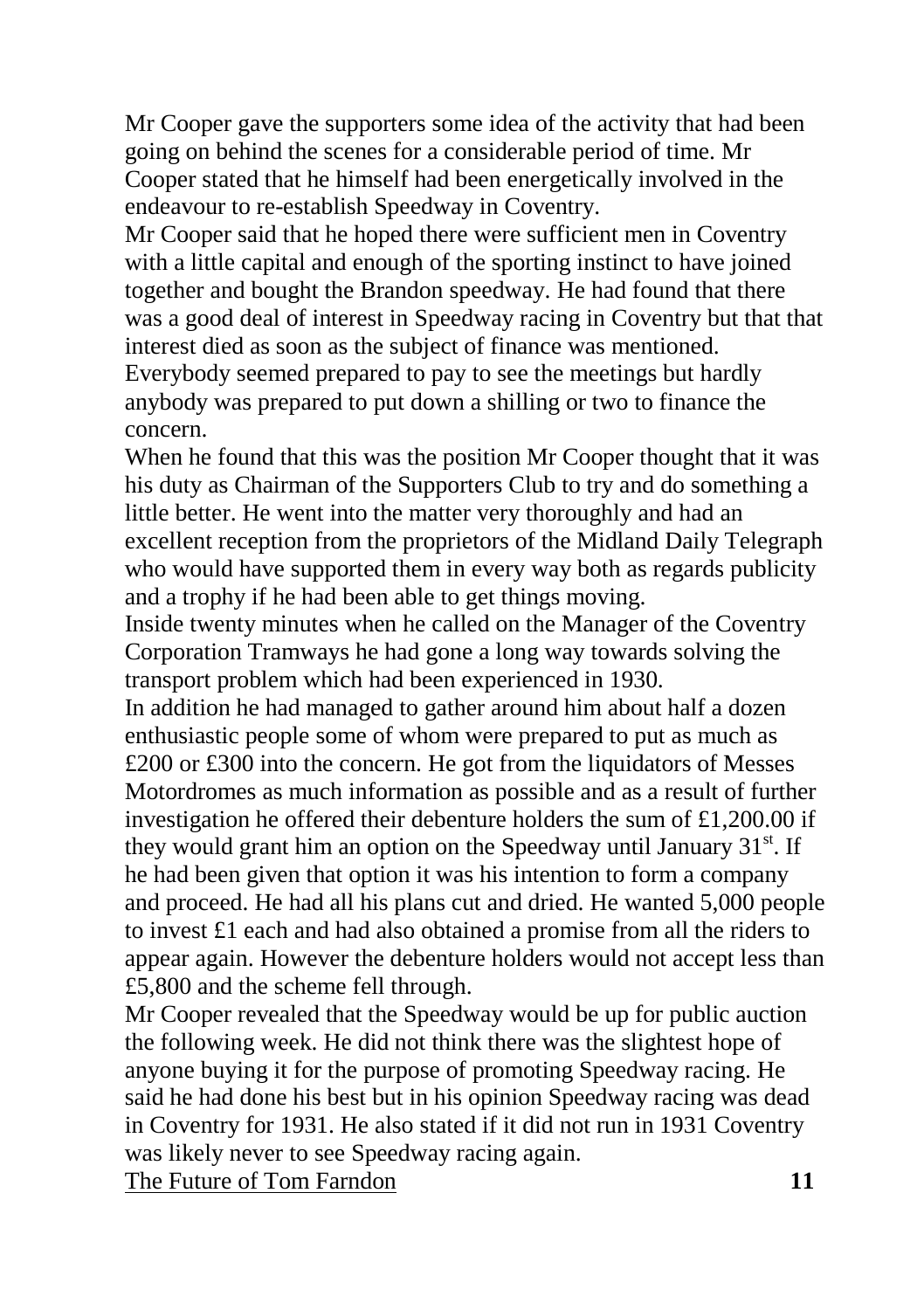Tom Farndon was present at the Supporters Club evening despite still recovering from a tonsils operation the week before.

Tom stated that he definitely would not be joining Leicester Stadium as had been indicated in a Leicester newspaper. He was on his way to London on Saturday February  $21<sup>st</sup>$  for the purpose of signing a contract to ride for either Crystal Palace or for International Speedways at Harringay.

At the Supporters meeting Tom said he had not yet made up his mind but in all probability it would be Crystal Palace.

Tom was hoping to do great things in 1931 and he had been experimenting with a special Coventry made machine.

February 24<sup>th</sup> 1931 - Brandon Speedway Sold by Auction

Tuesday February 24<sup>th</sup> saw Brandon Speedway saved from closing down. Brandon came under the hammer in the open market at an auction conducted by George Lovett and Sons in conjunction with Messer's Jones, Son and Day at the Mart in Hertford Street Coventry. The sale was held by order of Mr T Wells Daffern Receiver of the First Debenture holders of the old Motordromes company. The Solicitors concerned were Messers R. A. Rotherham and Co Coventry and Messers Gellatly, Son and Taylor London.

Bidding for the stadium described as one of the best in England commenced at £1000. There were a number of interested parties for the property which was still practically ready for immediate reopening. The site including the large car park area covered 24 acres.

The saviour was Charles W East of Leytonstone London who bought the stadium site for £2275.00. Mr East was one of the directors of the previous Motordromes promotion and was stated to be the largest debenture holder of the old company.

Charles East and his Plans for Brandon

Charles East stated that he planned to reopen the Brandon track for racing but had not decided which form this racing was to be.

He did say that Speedway racing fans would be those principally careered for although other Motor cycle attractions were also to be considered.

Mr East wanted to push ahead in order to get the stadium reopened as soon as possible with a target date of Easter Monday.

#### Rider Prospects at Brandon

Following Mr East's auction success the Brandon Riders Club was to **14** resume practise sessions immediately. Mr C Patten of Clay Lane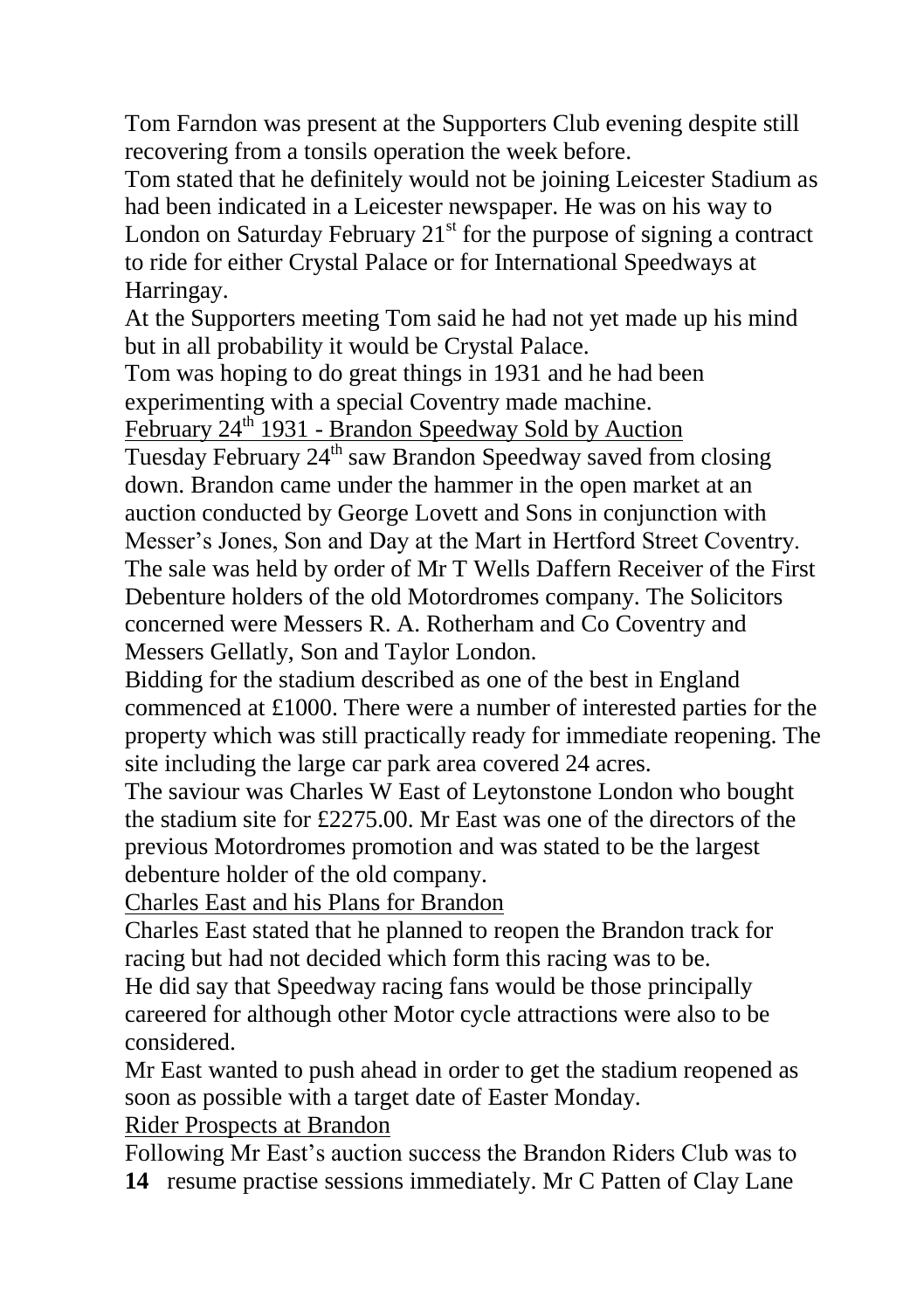Coventry was to resume the control and organisation of these sessions to unearth new riders for the Coventry team.

Coventry based Syd Jackson who by February had still not resigned for Leicester Stadium expressed a willingness to appear at Brandon if suitable arrangements could be made.

One man to be missing from the new Brandon set up was rising star Tom Farndon. Tuesday February 23<sup>rd</sup> 1931 saw him sign a contract to ride for Crystal Palace.

Jack and Norman Parker were still available in February having not agreed terms with any of the league clubs.

Bill Stanley was also still open to offers to ride for Coventry again although he was to eventually join Stamford Bridge in London. Star Rider Jack Parker Leaves Coventry

Thursday March  $12<sup>th</sup>$  saw the first signs that Star rider Jack Parker was due to leave Brandon. There was no official confirmation from the Brandon management however it was almost certain that he was due to sign a contract at Southampton the club that his brother Norman had already joined.

Jack had attended an informal meeting at Brandon on Friday March  $6<sup>th</sup>$ and at that stage he had been fairly confident that he would still be leading the Coventry team in 1931.

The main reason for Jack moving to Southampton was that he was eligible to compete in both the League and Daily Mail Trophy for the south coast side. The associated Prize money to be gained from the number of meetings possible was too much to lose out on. Southampton were also desperate to replace non returning American star Sprouts Elder.

The Brandon management however did confirm that Jack's services would not be lost totally if he did join Southampton. Arrangements were to be made for him to appear regularly at Brandon on Thursdays when his other engagements permitted and a similar arrangement had been organised with Tom Farndon.

The closure of Brandon in 1930 had immediately sparked great competition for Parker's services with him being amongst the best half a dozen riders in the country.

Jack had represented England in Test matches against Australia, had been runner up in the English Riders Championship, won the Edinburgh Championship and the Scottish Golden Helmet.

March 1931 – Coventry Denied League Membership **15**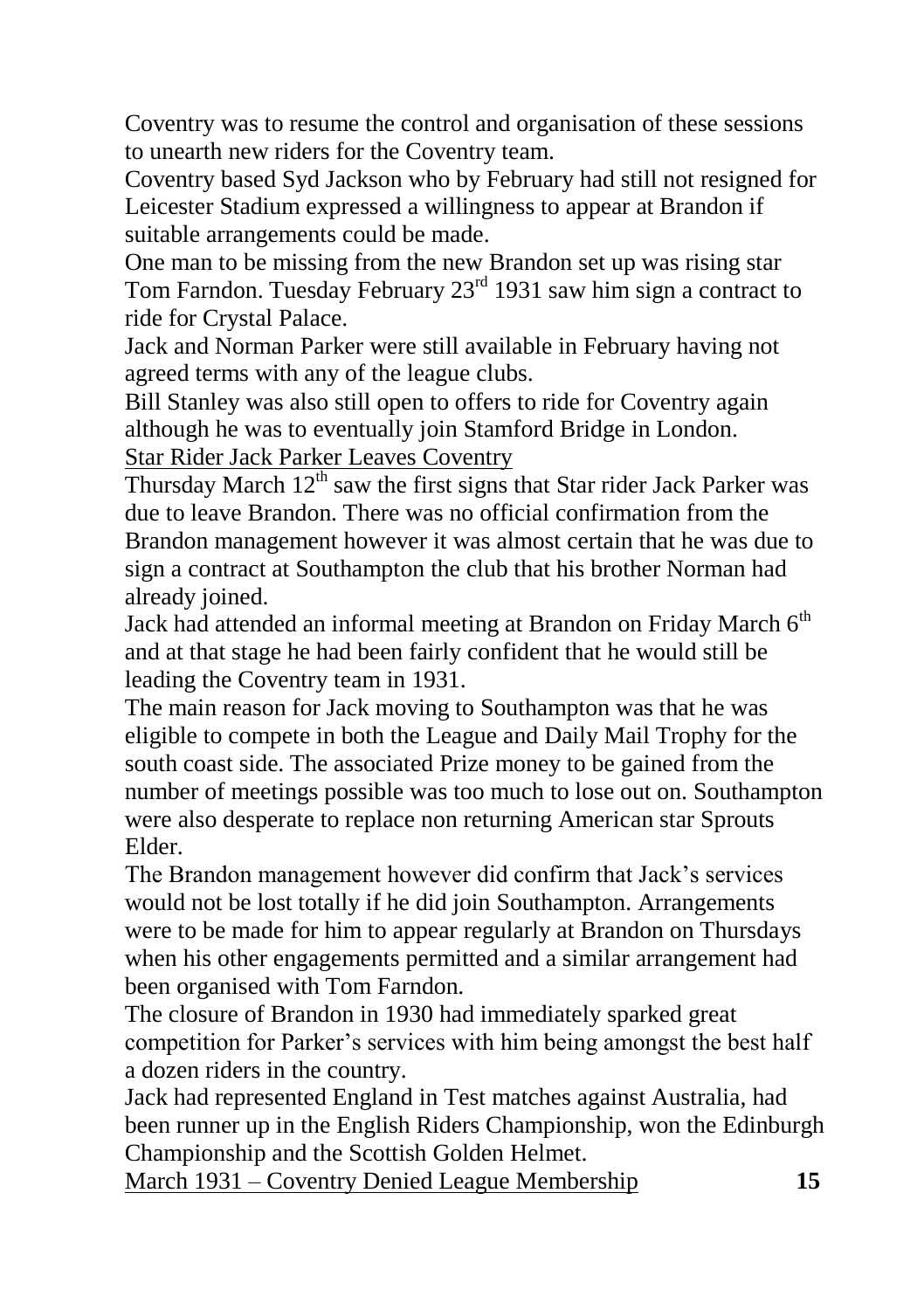Early March saw a meeting of the Southern Speedway Promoters Association with Coventry admitted for membership. Thus Coventry was to be run under official guidelines in co-operation with the ruling authority with all the benefits of being affiliated.

The one snag was that Coventry were denied membership into the League Competition due to the lateness of the application to join. The reason given was that the league arrangements and fixtures had already practically been completed.

The Brandon management thus indicated that the competitive side of the programme would be catered for in the form of Inter City Challenge Matches.

There was still a possibility at that stage of Coventry being admitted into the Daily Mail National Trophy competition due to the withdrawal of Liverpool and Mr Charles East was pressing for Coventry's inclusion.

Brandon was also to have a new Track Manager in the form of Mr Jack H. White.

Meetings were again to be staged at Brandon on Thursday evenings which was deemed to be the most suitable day. The opening fixture was planned for Easter Monday with a strong opening programme. Jack H. White Outlines Brandon Policy

The new Brandon Track Manager Jack H. White issued an official statement on March  $19<sup>th</sup> 1931$  at the annual meeting of the Brandon Speedway Supporters Club at the Kings Head Hotel. His statement was to outline to supporters the future policy of Brandon Speedway.

Mr White stated that the hope of League racing being staged at Brandon in 1931 was very remote as admission would only be granted if an already accepted team withdrew from the league.

He added that there was more chance of a Coventry side being accepted into the Daily Mail National Cup competition and every effort would be made to field a strong Coventry side in this if admitted.

The main aim of the 1931 season would be to build up a team of riders of sufficient strength to enter the Southern league competition in 1932. Mr White stated that he had every hope of making the track a success with it being one of the finest in the country. He added that several important improvements were underway with no effort being spared to increase its popularity with strong programmes and a greater variety of star riders.

**16** Coventry to take over Leicester Stadium Southern League Fixtures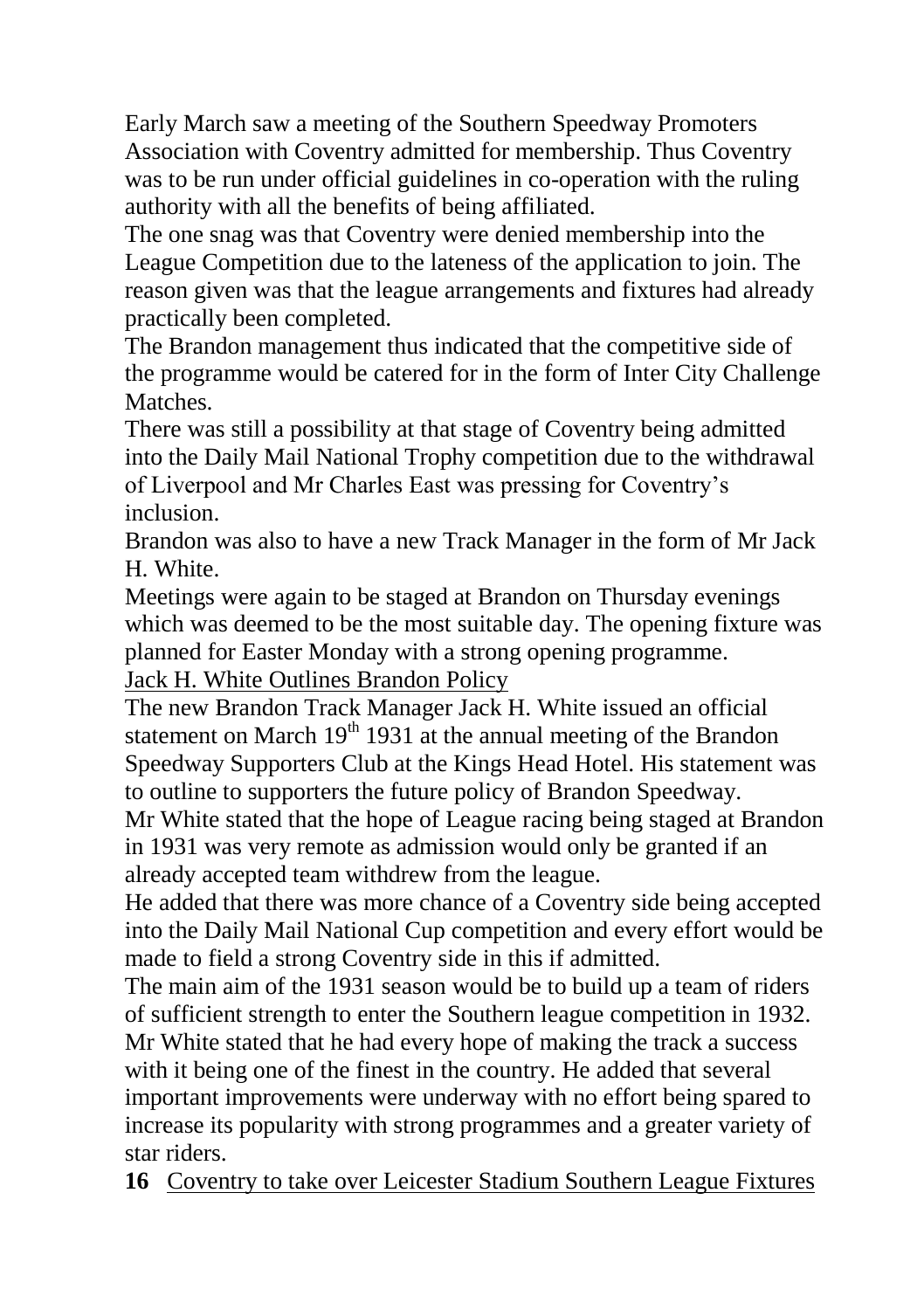Tuesday May 26th 1931

At a meeting of the promoters of the Southern Speedway League in London on Tuesday May  $26<sup>th</sup>$  1931 Coventry were accepted to fill the vacancy in the League caused by the withdrawal of the Leicester Speedway Stadium and were to take over Leicester's remaining Southern League fixtures.

At the meeting it was agreed to transfer to Coventry immediately Leicester's Tiny Tims, John Deeley and Les Patrick with the futures of Squib Burton, Syd Jackson and Australian Charlie Datson will be considered by the A.C.U on the following Friday.

Coventry's first match in the League was be against High Beech away on Saturday afternoon May 30th. The first home meeting was to be against Stamford Bridge on June 4<sup>th</sup>.

# **Keyworth Speedway**

Thanks to the local history society in the town we can provide a bit of information about this venue. It operated up to the start of World War II and was located in a field on the east side of Wysall Lane and immediately north of Fairham Brook. It was probably viewed as a source of income for the landowner who was a Bob Smith. According to a local source, Arthur Wood, who's recollections were recorded by **Bob Hammond.** "Competitors for the speedway would come from all over the Nottingham area and spectators often numbered two to three hundred who had to pay an entrance fee to get in to the field and park their bikes (if they had one). Some would watch over the hedge from Ling's Lane and avoid paying. The competing bikes had megaphones attached to their exhausts. The course was circular and over the years had become increasingly worn. It is only since the farmer started ploughing the field that the course of the track ceased to become visible."

This tends to suggest that it was a grass track to start with but as the grass wore off it was a dirt or soil surface. **Jim Henry**

# **The Boys From Victoria Andy Menzies Morrie Bond and Dave Hynes**

The background to these stories were provided to **Tony Webb** over a series of interviews this year with by former Brisbane rider Russell **17**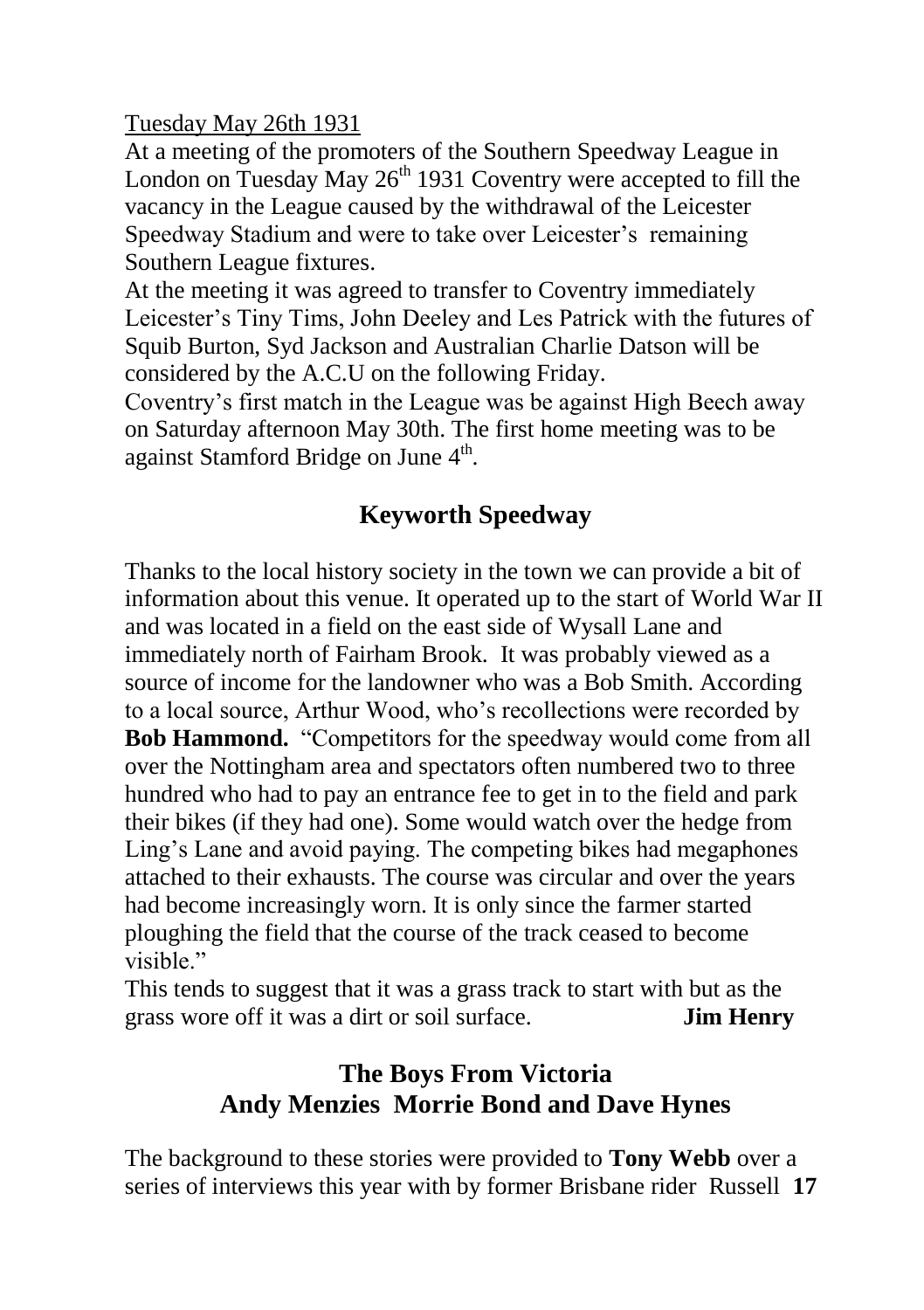Box, one of the few remaining riders of the 1946-1950 Brisbane seasons Russell was a personal friend of the riders mentioned and also of Keith Cox, Cyril Romaine and Keith Gurtner.

Frank Arthur reopened Brisbane Exhibition ground in 1946, he faced a shortage of experienced riders in the early days of the promotion. To swell the ranks he brought up three close friends from Melbourne, Maurice "Morrie" Bond, Dave Hynes and Andy Menzies who had all had some pre war experience in Melbourne and Sydney. Between the trio there was a wealth of mechanical expertise, adventure spirit and riding ability that would become well known in speedway circles in the future years. All three had an involvement with speedway in America and are all renowned for their various developments with engines and frames both in Australia and the States

**Maurice Palmer Bond** was born in Pahran Victoria on January 12 1908, he began his speedway riding under Andy Menzies at Olympic Speedway Melbourne in 1938, moving on to Sydney in 1939 At the outbreak of war he joined the Australian Navy on October 29 1941 serving on HMAS Melville, he gained the nickname of "Sailor" Morrie, [he preferred to be known as Maurice,] had a very distinguished service career , serving in five theatres of war he was awarded the Africa Star, 1939-1945 Star, Phillipines Liberation Medal, Italy Star, Burma Star and Pacific Star.

After his discharge in December 1945 he moved up to Brisbane with other Southern based riders signed up by Frank Arthur that included Ron Bainbridge, Keith Gurtner, Hugh Geddes, Archie Neil, Andy Menzies, Dave Hynes and Harold Gillet. He quickly established himself at the Brisbane track winning the Golden Helmet in September. Morrie's first appearance was at the Ekka on September 7, the following day he was hit by a runaway car in Adelaide Street, luckily he escaped with minor injuries.

A reminder of his war service came in the Ekka pits in October 1946. During the wartime action in Ipla Ipla he had borrowed some electricial switches from another regiment under the leadership of speedcar star Lew Murphy, neither of them knew of the others involvement in speedway. On meeting Lew at the Ekka Morrie was asked "when was he going to return the bloody switches," Morrie's typical response was I thought you were Yanks and I did not have to return them.

In his first Queensland season in 1946 Morrie won the Brisbane Best **18** Pairs with Ron [Junior]Bainbridge, the Dowett Brothers Trophy,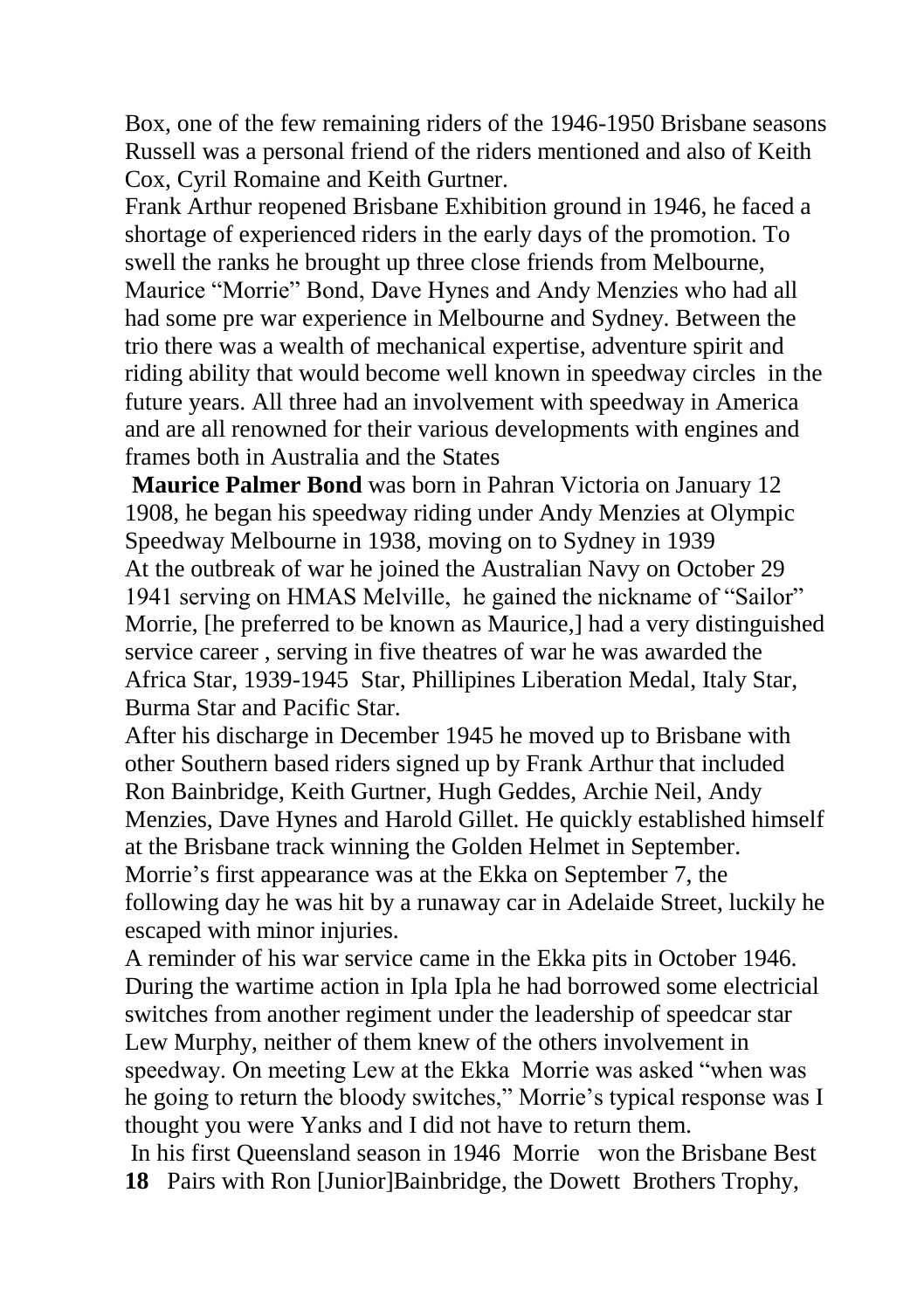Queensland Blood Donars Trophy and established 4 track records at the end of the run up to Christmas he was the leader in the Christmas point score.

Morrie established himself as a panel beater with workshops in Blackmore Street Albion area close to the speedway, Close friend and fellow rider Russell Box had an adjoining paint shop. .

Morrie married Marcia, sister of Brisbane rider Harry Goodridge. He had a battle for the hand of Marcia as Junior Bainbridge was also a contender, Morrie won the battle and they settled in Auchenflower, before building a house in Monarchy street, Mitchellton.

Dave Hynes and Morrie travelled to USA in October 1947 with USA star Wilbur Lamoreax who had been racing in Australia, they raced in Sacramento and Fresno in North California. Morrie and Dave formed life-long friendships with the Milne brothers, Wilbur Lamoreaux and the Williams brothers.

Little is known on his whereabouts in early 1948, but he was back in Brisbane for the 1948/1949.Australian titles where he scored 5 points. He rode at Lismore NSW and competed in hill climbs at Bardon, then returned to Victoria for a while renewing his friendship with Andy Menzies, before arriving back in Brisbane in December 1949, he continued to race in Queensland until March 1951.

He was joined in his business by Syd Littlewood, who rode for Newcastle and Norwich. They were a formidable pair and well known for the love of a good social life!.

Morrie built a new workshop at Eight Mile Plains, which he later sold to car dealer Lennie Cox brother of Keith Cox.

While at Eight Mile Plains he built his first replica car, a Mercedes SSK Coupe NZG 985. This had a 1962 Holden EK engine and front suspension, MG TC windscreen, Vauxhall headlights and Sunbeam Rapier instrumentation, a true hybrid. ,This was known as P64, the year work started this was later changed to P68 the date it was finished. The story goes that Morrie sold the car for \$500 in a moment of rashness after being abused by a young bloke who said "what is an old man like you doing driving a car like that."

During the early seventies Morrie spent time at Andy Menzies workshops in Melbourne building a JAP with the timing side reversed. This machine was later shipped to Queensland where Morrie completed the work. **19**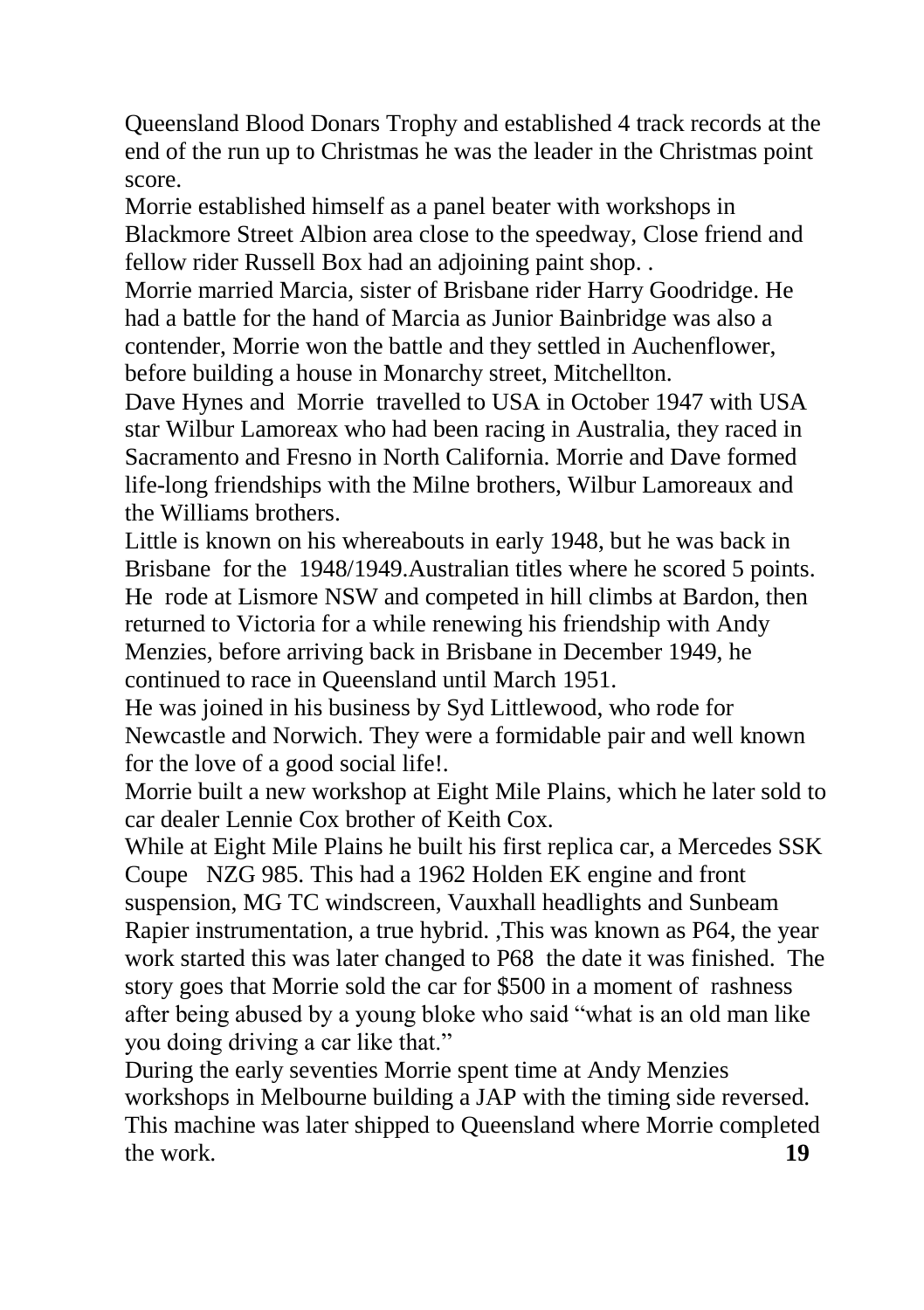Morrie bought land in Wiss Street Kalbar Queensland in the scenic rim 120 k south west of Brisbane in 1980. He built his retirement home and a new workshop in the tranquil mountain setting. It was here he constructed the car known as P70, which was the subject of an ABC programme

Sadly Morrie died of emphysema in 1993 and was laid to rest in Boonah cemetery before the car was finished. His widow Marcia sold the unfinished project for \$10,000 to local trader Herb Jensen who completed the classic car and gave it a maiden run to Boonah.

The whereabouts of both cars and the back to front Jap are unknown at this time.

The eldest of the trio was **Andy Menzies**, born South Melbourne 1908 his career started in 1937, in Melbourne he went to England in 1938 joining the Wembley Lions. A 1939 Speedway News report placed Andy third to Aub Lawson and Vic Duggan as potential stars of the future.

The war years intervened. Enlisting in the Australian Heavy Artillery at Laverton Victoria in 1942, It four years before Andy got back in the saddle at Brisbane. in September 1946 he quickly became the man to beat around the Exhibition ground, but returned to Melbourne for the Christmas break. He won the 1947 Australian four lap title at that track. He travelled to the USA where he rode at Sacramento in California. Australian Test team selection in the 1947/1948 Australian season saw him represent his country in Brisbane and Sydney

Andy travelled to England for the 1948 season linking with the Odsal Boomerangs under Johnnie Hoskins scoring 32 points he stayed in England missing the 1948/49 Australian season. Transferred to Sheffield he scored 125 points in 1949 his last season in England. Andy returned to Melbourne where he set up a workshop with Morrie Bond. Andy was renowned as a tuner. He rode the 1949/50 season in Melbourne making one appearance for Australia against England. team, he scored one point

Following retirement from speedway he had a caravan and boat business. He made several trips to Queensland to meet up with with old friend Morrie Bond. Andy passed away from natural causes in 1990 **Dave Hynes** gained fame as a frame builder for Graham Warren, a good performer on the track, he raced in the British second division for Plymouth in 1948. His speedway career also started in his home state of **20** Victoria in 1936.When the Putt Mossman stunt team visited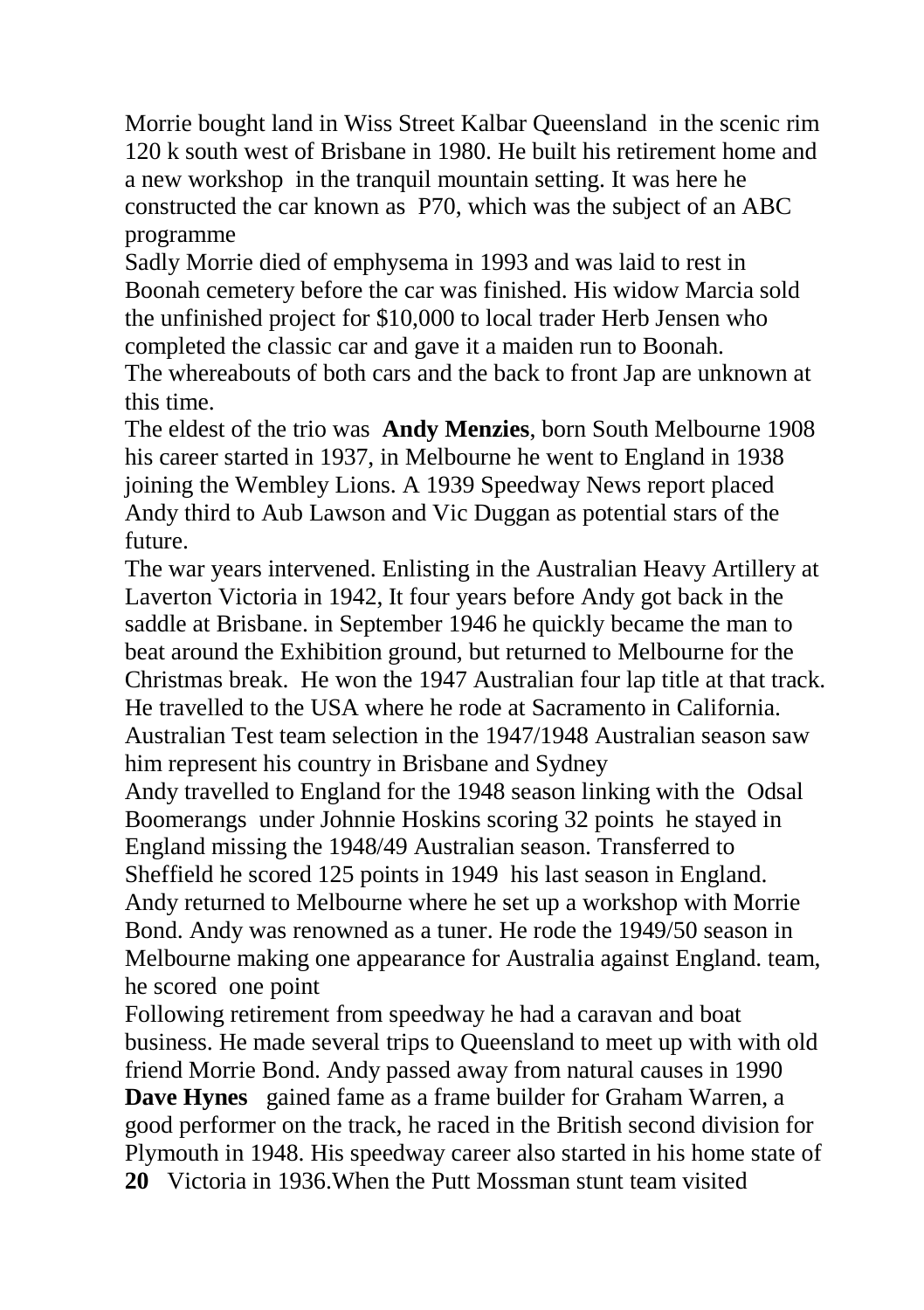Australia in 1937 he accepted an offer to appear with tem. They make headlines when they were lost in the outback for a while during an overland drive from Melbourne to Brisbane.

At the end of the war he rode at the Brisbane Exhibition track in early 1947 before going to the USA with Morrie Bond ilater that year.. His frame building expertise came to the attention of World finalist Graham Warren who declared that he would never ride anything but a Hynes product. By the beginning of the 1948 season everyone wanted the Hynes , or the Aussie frame as it was known. Dave set up business in the Birmingham area and worked with another ex pat Australian Huck Fynn. Later in 1948, he returned home to Australia where he received information from England that another company were producing identical frames. Dave had not registered a patent and was philosophical about the whole situation, he then diverted his attention to other speedway products.

He represented Australia in the test match at Brisbane in the 1947/1948 series and continued to ride until 1951

Travelling back to the USA he worked with Ken Williams and his father in 1975 developing an engine this particular motor is now under restoration and is of the type that has a CB ignition timing cover fitted. There is a second timing cover which uses a Lucas magneto for ignition The cases are made of steel and incorporate the engine mounting plates. The cylinder is aluminium that houses a Jawa sleeve whilst the head is JAP converted to overhead cam. Like the cylinder sleeve, the flywheels were also Jawa.

With Ken Williams and his father they produced a Williams Hynes frame I constructed from mild steel tubing, jig welded using heliarc and high tensile strength welding rod.

The top tube is of 2 inch O.D.1/16 wall swaged down to 1 1/2 inch at the headstock. The headstock and front down tube is of 1 1/2 inch O.D.1/16 wall tubing. The rear down tube is of the same 2 inch O.D.as the top tube. Gussets are welded between the top and front down tube at the headstock.

The top and rear down tube serve as the fuel tank with dual petcocks at the base of the down tube. The front down tube serves as the oil tank with the filler tube passing through the top tube. The early frames had this tube in front of the fuel filler with the later version having it behind. Fuel capacity is 2.5 litres, oil capacity is 1.5 litres. **21**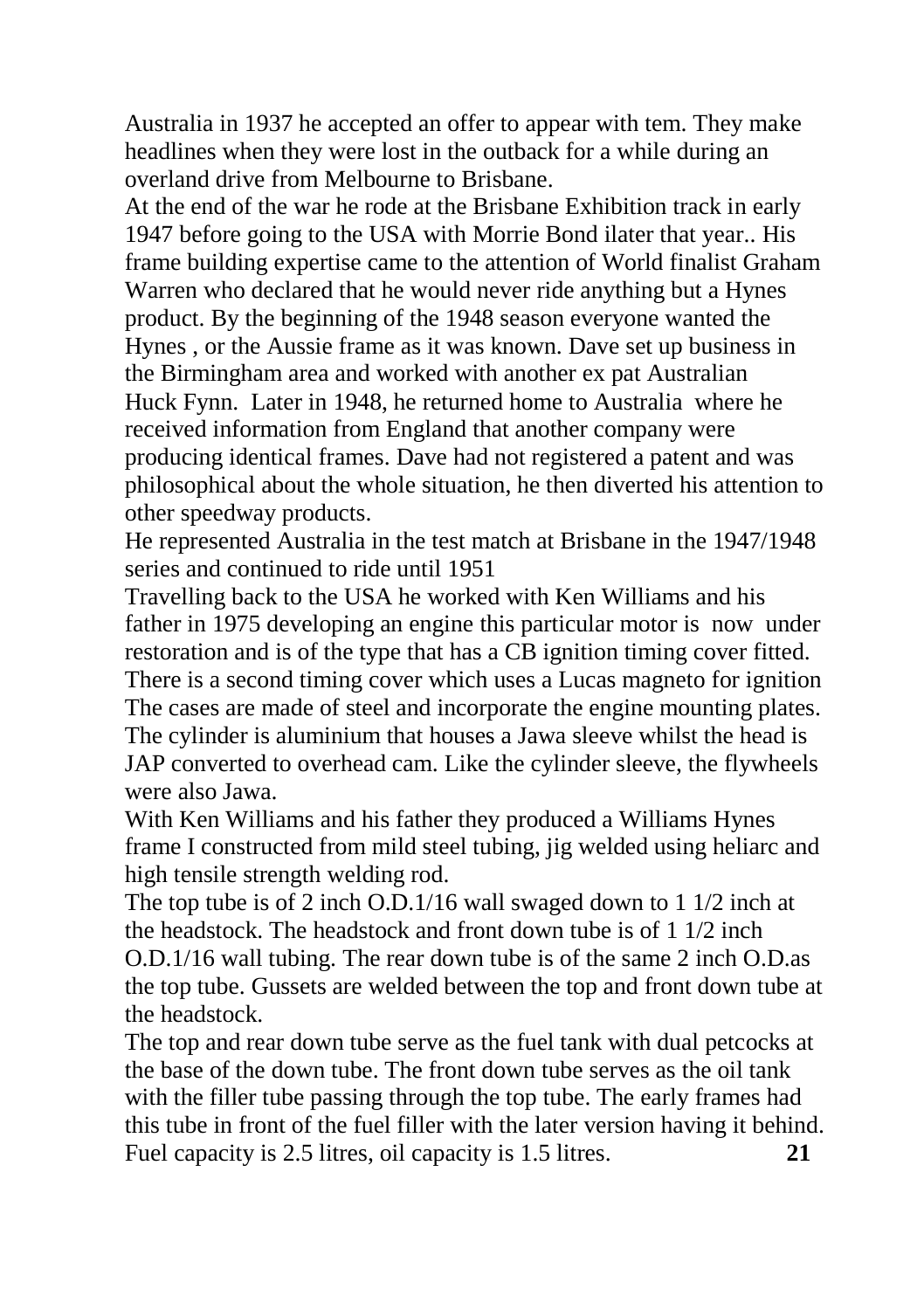The front forks are 11/4 inch tube telescopic type with 2 inches of travel. The rear section is of 7/8 inch tubing and is comparable to other such rear sections. There was a second type of rear section with a larger loop and the wheel mount and adjusters forward of this loop. This proved too weak and would break just forward of the wheel mounts. The purpose of the design and building of this frame was to provide a light weight yet more rigid frame than was available at the time. It proved to be more rigid than the Jawa while also having less weight, so in that area the design was successful

Dave was held in high esteem by the car racing fraternity in America and continued to travel between Australia and the States for several years

Dave returned to live on the Gold Coast, life was very sad for him in later years losing his daughter, then his wife in the most tragic of circumstances before passing away from Alzheimers at an early age himself.

Three mates who collectively were the most ingenious trio in speedway history, they never achieved individual fame, but they made a great contribution to speedway in general with their willingness to formulate new ideas and continually strive for improvements.

References: Australian Hot Rod Magazine March 1967; ABC 1992 Stenners Annual 1947-1952; British Speedway Leagues 1946-1964 Peter Morrish; Russel Box Arana Hills interview 20-5-2010 The Workshop Chris Byles.

# **Gus Khun's Epic Journey**

Those of you familiar with the pioneer days will know of dirt track rider Gus Khun. You may not know he was an accomplished motorcyclist prior to taking up speedway riding in the TT and in many other forms of the bike sports of the day. He was also an early works rider in the days when a motorcyclist had the choice of goodness knows how many marques to choose from and manufacturers vied for methods to promote their machines.

In 1919 Gus was employed by Birmingham based Levis to undertake an epic journey from Birmingham to John O'Groats, back to Birmingham, then on to Land's End and back to Birmingham via the Motorcycle **22** show at Olympia in London.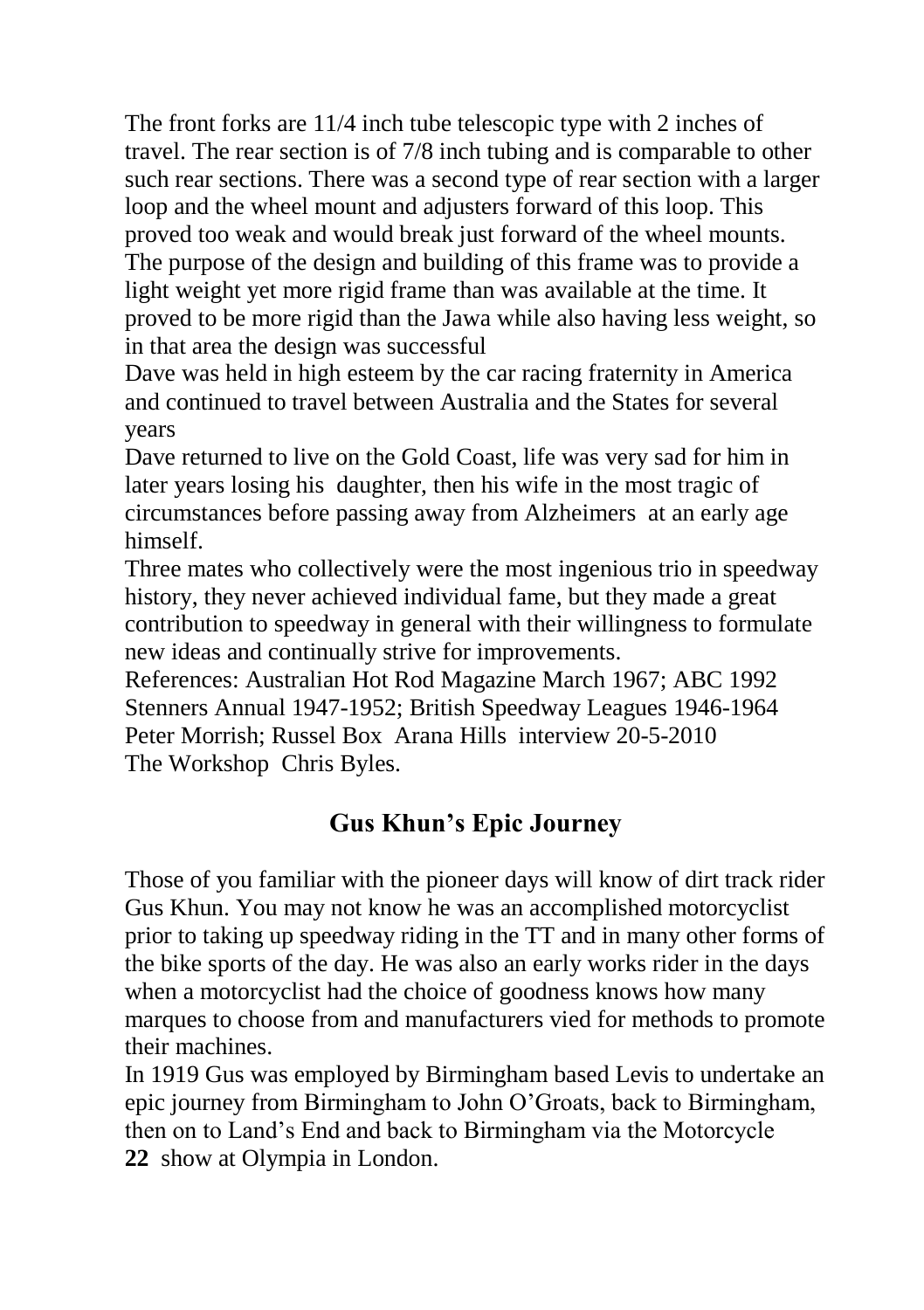Gus set off at  $6.45$ am on  $13<sup>th</sup>$  November and ran into deep snow at Shap which meant his 206 mile journey to Carlisle did not end until 9.30pm. The following day he rode a further 204 miles to Aberdeen without any reported problems. He left Aberdeen at 11am on 15<sup>th</sup> November and struggled much of the 104 miles to Inverness hampered again by snow. The weather forecast meant he strapped a shovel to his back when he set out on  $16<sup>th</sup>$  November he travelled via Beauly (avoiding a ferry crossing in these days of yore) and Golspie, and he yet again encountered deep snow on route to his overnight stop at Lybster. Gus reported that the shovel proved hand for digging himself out of snow drifts. On 17<sup>th</sup> November he arrived at John O'Groats at the end of an epic 647 mile leg of the trip.

The snow abated for the start of the return trip from John O' Groats to Tain but he had the hazard of icy roads to contend with. The following day, 19<sup>th</sup> November, he travelled from Tain to Aberdeen without mishap. The icy roads and snow were noted as a problem for the Aberdeen to Edinburgh leg on  $20<sup>th</sup>$  November. On  $20<sup>th</sup>$  November Gus made good progress to Newport, some 36 miles from Birmingham at 11.30pm but he didn't get to his start point until 7.30am the next day. Despite this he gamely set off for and reached Land's End on the 22nd covering some 287 miles.

The next leg of his run on  $23<sup>rd</sup>$  November took him 290 miles to Olympia in London for the Motorcycle Show but, he was too late and the hall was closed for the night. However, he did arrive the following day and had photographs taken which were published in the Motorcycling magazine.

It was an epic journey in which he encountered unseasonal bad weather, as November is not normally a snowy time of year in Britain, and it says much for him that he stuck to his task in what must have been very uncomfortable travelling conditions. **Jim Henry**

## **Nigel's Natterings**

**Nigel Bird** writes Re:- Vol.13 No 4 page 20. March 2011. The Yanks Remington, Boston and Murch were certainly not banned as they were welcomed as guests to a dinner in a London hotel. I believe Indian motorcycle importer Billy Wells was their contact in this country. Wells was of course involved with Stamford Bridge and was partly responsible for bringing over Art Pechar. There was supposed to be **23**